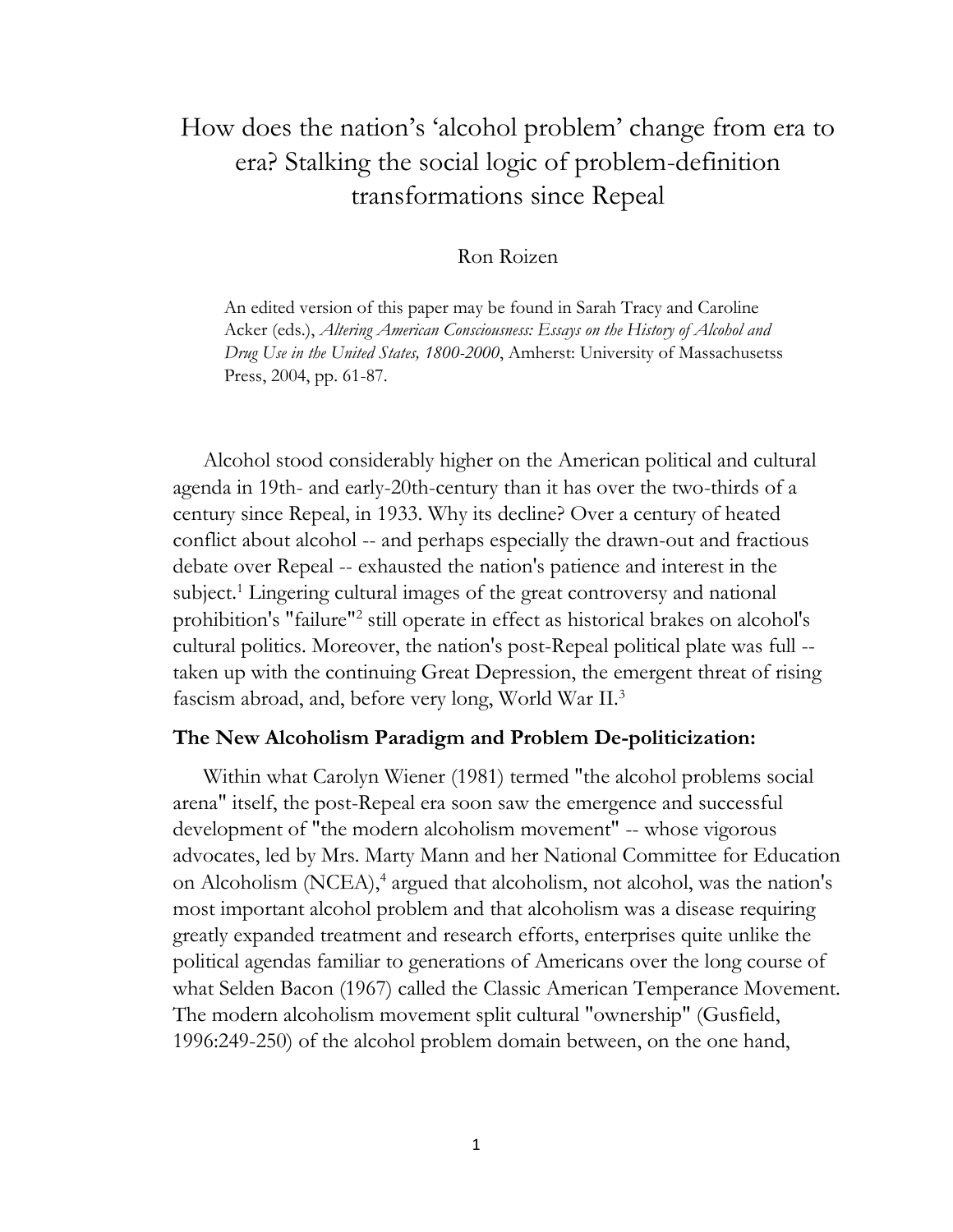Alcoholics Anonymous (AA), a voluntary fellowship devoted to the rescue and spiritual renewal of fellow alcoholics,<sup>5</sup> and, on the other, a mainstream scientific enterprise devoted to promoting the importance of research in addressing the nation's alcohol problems.<sup>6</sup> Both interest groups viewed the dry-wet axis of controversy as diversionary and counterproductive -- and, especially within the first two or three formative decades following Repeal, struggled hard to distinguish their new agendas from the temperance tradition. In more recent decades, the "war on drugs" and a sustained assault on tobacco have become the focus of heated political exchange in the U.S., thus also displacing alcohol from its pre-Repeal station as the nation's original and deeply controversial "drug problem" (Levine, 1978).

Alcohol's low post-Repeal political profile also had n intentional component -- and may also be regarded as the product of what Paul Schrecker (1948:12-18) called historical "work." In the first decade after Repeal, before alcoholism became the consensus theme, a cohort of post-Repeal alcohol activists and enterprises -- including for example Luther Gulick and his Institute of Public Administration at Columbia University (whence came influential policy studies by Fosdick & Scott [1933] and Harrison & Laine [1936]), Everett Colby's "Council for Moderation" (Roizen 1991 $\underline{a}$  & b), the Research Council on Problems of Alcohol (Roizen 1991a), and an emergent alcohol science center at Yale (Roizen, 1993a) -- quite deliberately sought ways to depoliticize the alcohol problem, thus wresting it from the country's dry-wet tug of war.<sup>7a</sup> Each of these enterprises offered its own thematic route to a new neutrality: Gulick suggested his public administration movement's domain assumption that apolitical, purely administrative solutions could be found for formerly political issues (see Gulick [1936]; Roberts [1994]); Colby suggested that a new normative consensus around moderate drinking would forestall or obviate renewed dry activism in the future; the nascent scientific organizations at first defined the nation's alcohol problem as either (a) a problem of distorted information (stemming from the long propaganda struggle between wets and drys) (Roizen 1991a: $\underline{Ch}$ . 7) or (b) the failure to adopt an adequately scientific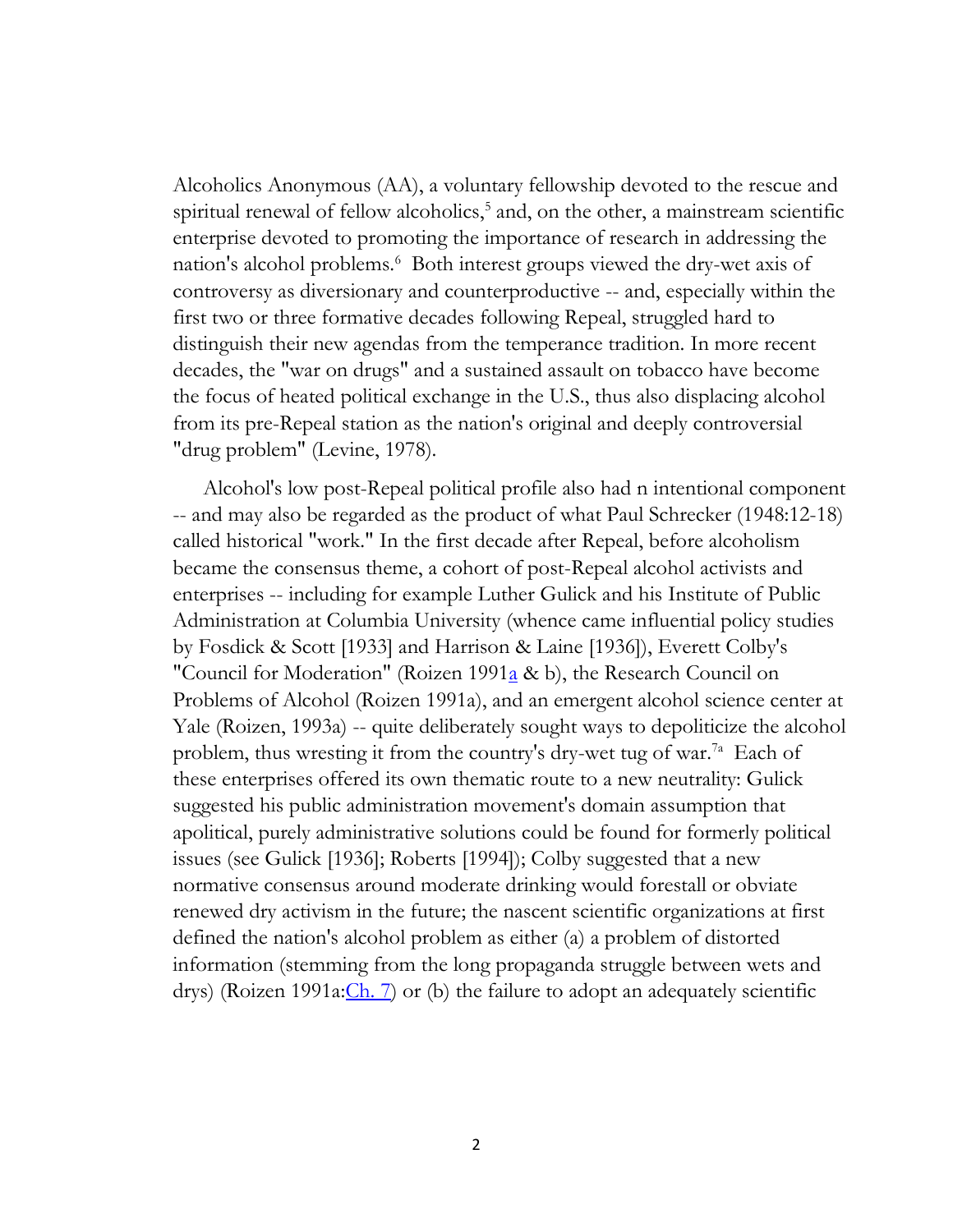approach to the immense complexity posed by the nation's multifarious alcohol problems (Roizen 1993a).

The American alcohol problem, as these observers saw it, lay less in alcohol, per se, than in the worn out positions of the dry and wet parties still defining the debate's terms and scrambling for post-Repeal influence. Would-be new players in the post-Repeal arena were particularly mindful of alcohol as an "historical" problem, too -- and searched for conceptual and policy tools with which to end the nation's seemingly ineluctable and senseless historical alternation between periods of dry and wet political dominance (Fosdick & Scott 1933; Reports 1938). Their image of pointless historical cycling and wasted political energy doubtless resonated with a larger sense of historical victimization and impotence occasioned by the Great Depression -- a social catastrophe widely regarded as the product of an ill understood boom-and-bust historical mechanism in capitalism not subject to adequate control by actors on the ground.<sup>7b</sup>

Institutionally speaking, both AA (with its tradition of nonparticipation in "external" matters and its privatist, spiritual orientation to alcoholism) and contemporary modern science (whose advocates emphasized its high premiums on disinterestedness, objectivity, and empiricism) nicely fit this spirit of depoliticization. The disease-alcoholism theme, when it came along, inherited this aspiration and managed to provide -- almost by accident, as it happened (Roizen 1991a: $\underline{Ch. 8}$ ) -- a remarkably adept symbolic vehicle and problem focus for its realization. The disease idea also offered destigmatization to the alcoholic and a measure of new symbolic legitimacy for beverage alcohol itself -- which, in the new paradigm's lens, harbored little more responsibility for alcoholism or alcohol-related troubles than did sugar for the disease of diabetes. An astute dry critic, Ernest Gordon, got little general attention with his compliant that the new neutralist science looked pretty wet to his tutored eye (Gordon, 1946).

Not the least remarkable feature of the modern alcoholism movement was that it in effect represented a trial run for the proposition that modern science could and should take charge of a major American social problem. If Prohibition had been a "noble experiment" in grand-scale, legislatively-imposed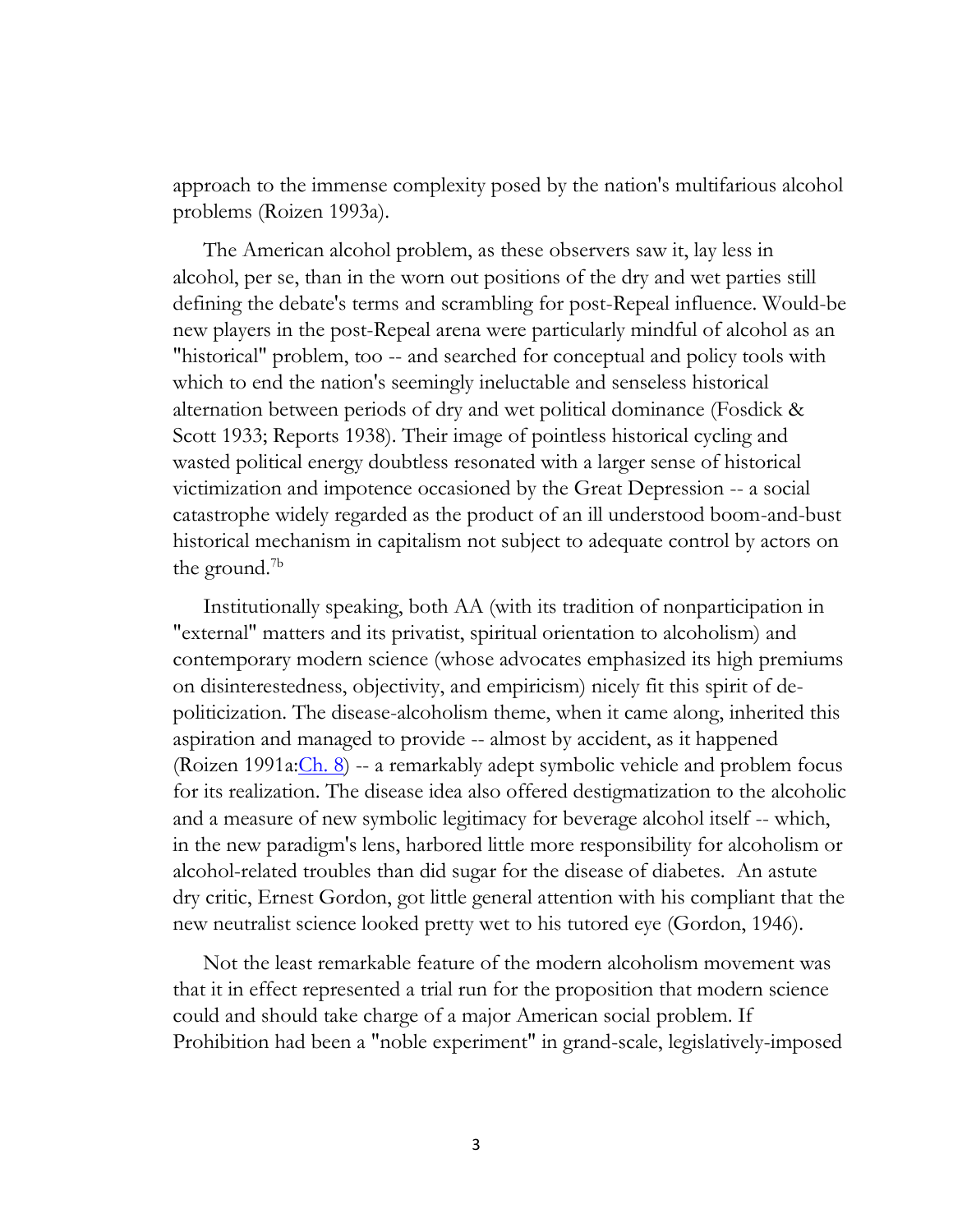social uplift, then the modern alcoholism movement represented a bold test of a new, would-be, post-Repeal scientific hegemony. And although it was not science at all, but AA's spiritually oriented approach, that provided the new movement's all-important evidence that alcoholics could in fact be helped,<sup>8</sup> the disease concept's message of medicoscientific naturalism defined and premised the new cultural sensibility and spawned the considerable research and treatment enterprises that would emerge over the remainder of the 20th century.<sup>9</sup>

## **Origins, Rise, & Faltering of the Alcoholism Paradigm:**

For all of its high scientific and cultural promise, the actual history of the disease concept's emergence as the new movement's ideological centerpiece reads like a history-of-science shaggy-dog story. In fact, neither AA nor the new science halves of the movement had begun with a disease-concept emphasis. AA -- as evidenced for example in its "Big Book" (Alcoholics Anonymous 1939) and a famous article published in the Saturday Evening Post by columnist Jack Alexander in 1941 -- had stressed instead the group's program of spiritual renewal and its members-help-members approach.<sup>10</sup> The new scientific agenda (as noted above) initially focused on misinformation (in the RCPA) and inadequate appreciation and tools for handling complexity (at Yale). It was the alcoholism focus and the disease theme, however, that provided a crucial bridge, or "boundary object" (Star & Griesemer  $1989$ ,<sup>11</sup> between the otherwise quite different institutional halves of the new movement. AA was of course committed to helping the alcoholic from the start. On the science side of the movement, however, the alcoholism focus emerged via a gradual evolution driven by the search for a symbol that would capture the new approach's essence and generate much needed funding (Roizen, forthcoming).

The new scientific enterprises -- both at the Research Council on Problems of Alcohol (RCPA) and at the Yale center -- faced a perplexing structural problem: Their neutralist message about alcohol -- attractive as it may have been to a great many middle-of-the-road Americans -- was ill-suited to inspiring money support from traditional research and/or alcohol patrons (foundations,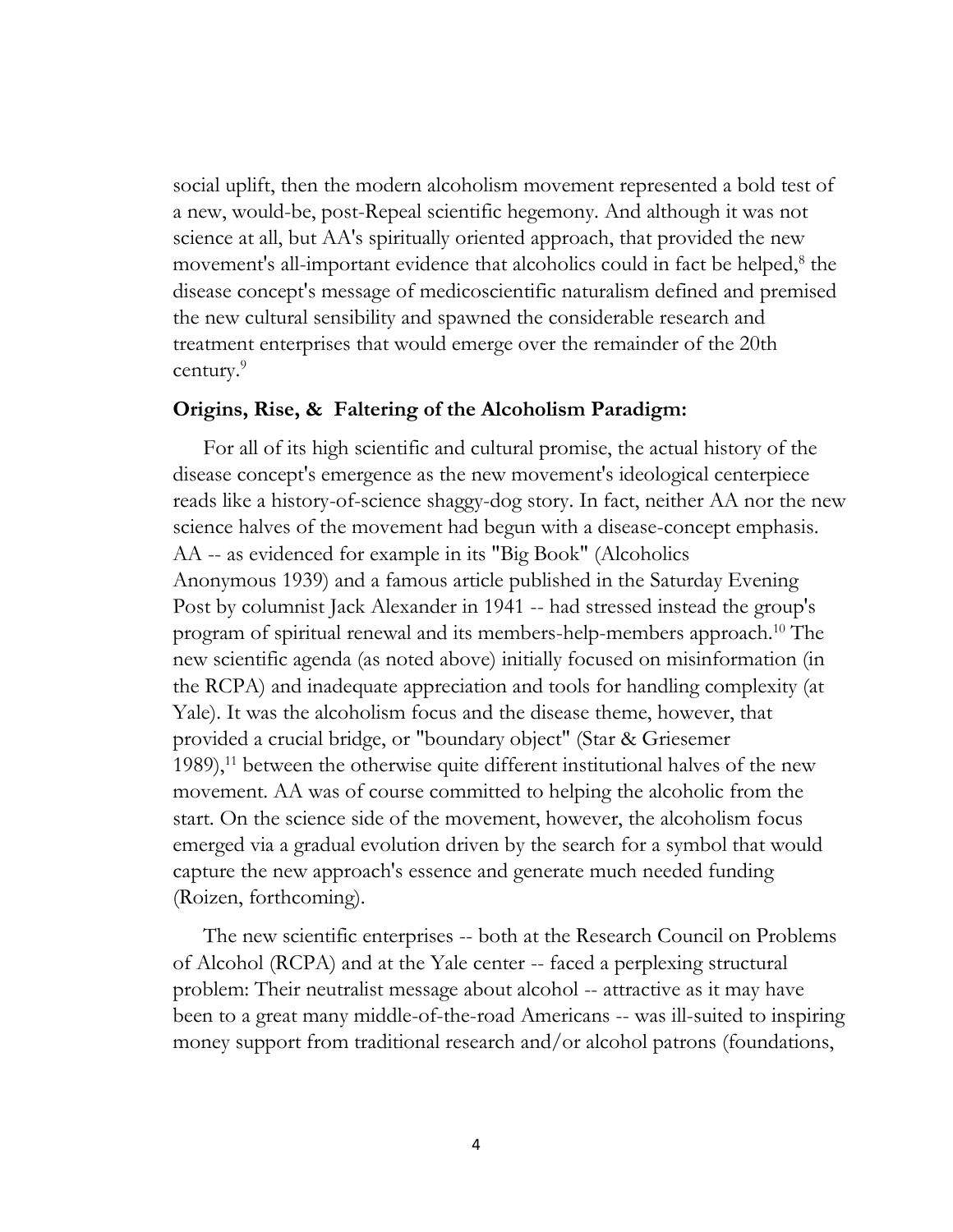wealthy individuals, and, perhaps most of all, John D. Rockefeller, Jr. and his philanthropic establishment). It happened that only the beverage industry - distilling interests in particular -- were impressed enough by the new group's orientation to inquire about offering support. RCPA scientists initially shied away from such offers, fearing derived stigma and charges of biased research. Facing financial collapse, however, RCPA leadership -- in a move I've elsewhere described in more detail and dubbed "Bowman's Compromise" (Roizen 1991a: $\frac{\text{Ch. 8}}{\text{Co}}$  -- voted in October, 1939 to accept beverage industry funding so long as all future research was devoted solely to the research problem posed by alcoholism.

RCPA Executive Committee chair, Karl M. Bowman, pointed out in a memo to the group's membership (see Roizen 1991a: Ch. 8) that traditional research focuses on alcohol -- research, for example, addressing alcohol's relation to ill-health, crime, poverty, etc. -- would inevitably generate results that would redound either to the benefit or the disadvantage of the beverage industry. Especially beneficial outcomes would be problematic where industry funds had been used and would immediately raise suspicions of bias. Research focused on alcoholism, Bowman observed, harbored no such daunting prospect. This odd aspect of alcoholism-focused research, Bowman concluded, implied that the RCPA might ethically accept offers of financial support from major distillers so long as alcoholism provided the main focus of its future research agenda.

In 1942, public relations specialist Dwight Anderson (1942) further developed this alcoholism theme by suggesting that the idea afforded an excellent symbol with which to clarify the differences between the new scientific approach to alcohol and the dry and wet mindsets. Two years later, in October, 1944, E.M. Jellinek and Marty Mann sought to conjoin Anderson's disease concept focus with what the Yale science group regarded as an emergent human resource in AA's potential for rapid, national growth. The Yale-based group's idea was to use the disease concept theme as a means for organizing a national, grassroots organization that would offer information and referral, advice to alcoholics and their families, and -- not least importantly --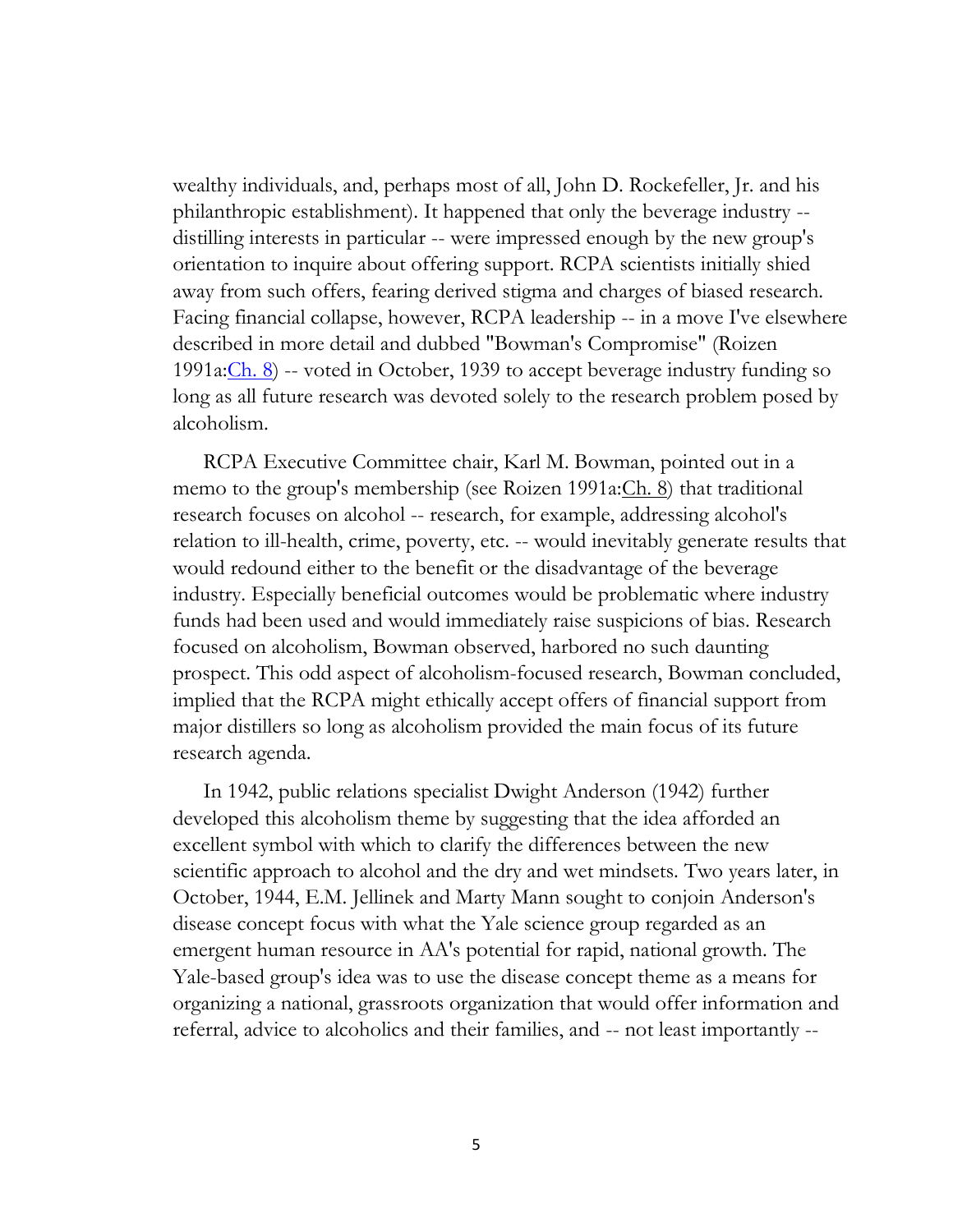generate financial support for new scientific research. AA, and particularly the families of AA members, would thus provide a resource for the emergent alcohol science not unlike the relationship between American Cancer Society (or other single-disease-advocacy organizations) and cancer research.<sup>12</sup>

Mann's NCEA began life as an integral and wholly supported element of the Yale science group -- and would remain so for the first five years of its existence. But although Mann proved quite successful in broadcasting the disease concept message to what seemed an enthusiastic American audience, her enterprise was remarkably unsuccessful in generating revenues for the parent Yale group, which lead finally to NCEA's separation from Yale in 1949. But Mann persevered, and her search led to a denouement of sorts five years later when her disease theme was embraced by a very wealthy and generous patron -- IBM-stock heir, R. Brinkley Smithers -- who welcomed the destigmatizing aspect of the disease conception in its own right and was willing generously to support both Mann's public education campaign as well as alcohol science on its behalf. Smithers' support ultimately consolidated a profound change that the disease concept campaign had wrought upon the alcohol science endeavor. Mann's great enterprise had in effect converted the disease-concept theme from a promotional slogan into a field-defining master concept -- a transformation that in due course would expose the new movement to the liabilities of over-selling the disease concept's scientific credentials and utility.

Virtually from the start, research directed at the disease idea proved unfavorable. Aside from two useful scientific contributions from E.M. Jellinek - - a phased symptomatology for alcoholism (Jellinek, 1952) and the prevalence estimation formula that bore his name (Jellinek, 1951) -- alcohol science created more difficulties than support for this central idea. Whether it was Haggard's (1944) early empirical rejection of AA's allergy hypothesis, Jackson's (1958) disconfirming analyses of the alcoholism syndrome, Syme's (1957) negative review of the prospects of discerning an alcoholic personality, or -- perhaps most disturbing of all -- the scientific evidence for the possibility of controlleddrinking among alcoholics (see Roizen, 1987), the alcohol science that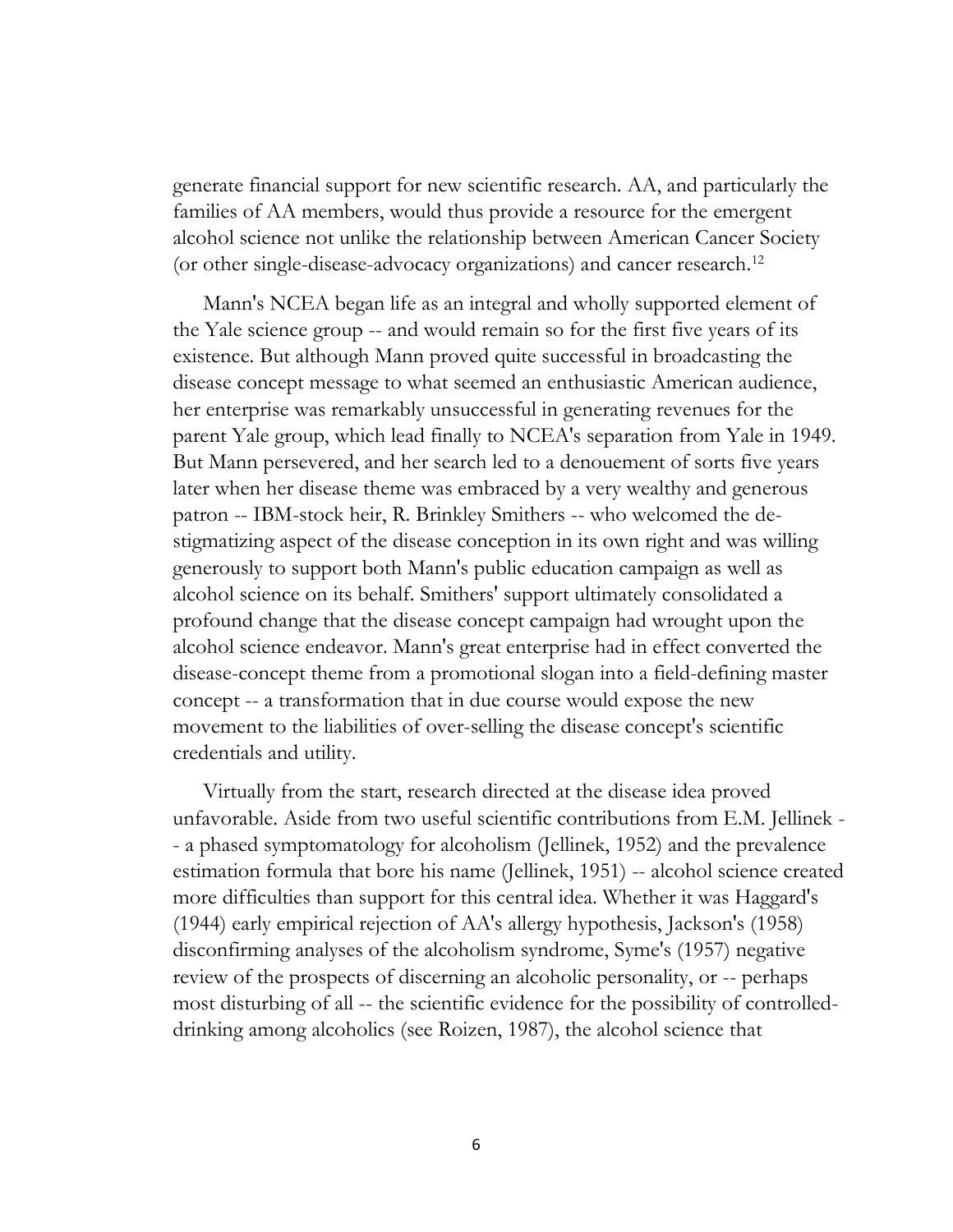blossomed into existence at least partly because of the success of the disease concept as a public relations enterprise proved hostile to the idea's various empirical test-points.<sup>13</sup> Even the Supreme Court -- in Powell v. Texas (Fingarette, 1970) -- could not quite bring itself to ratify the disease concept when it got the opportunity in 1968.

By the mid-1970s the Jellinekian disease concept's scientific liabilities finally caught up with the modern alcoholism movement. A controversial report out of the RAND Corporation, based on outcome data drawn from the U.S. National Institute on Alcohol Abuse and Alcoholism's (NIAAA) demonstration treatment projects around the country, reported that a significant fraction of diagnosed alcoholics were drinking normally at follow-up (see Armor et al. 1976, Roizen 1977 & 1987). Growing unease over the traditional alcoholism diagnosis' conceptual and scientific liabilities prompted Edwards and Gross (1976) to fashion the diagnostic criteria for an "alcohol dependence syndrome" -- which exercise, despite its own considerable conceptual and empirical difficulties, redefined alcohol addiction as the symbolic property of conventional psychiatry and distanced the diagnosis from the Jellinekian tradition of a discrete, freestanding disease entity with a determinate symptomatology and natural history.

In faraway Finland, a 1969 liberalization of alcohol control policies resulted before long in a sufficiently great increase in popular consumption that Finnish alcohol researchers took the occasion -- in combination with a panel of World Health Organization experts -- to question whether the alcoholism paradigm's well known indifference to nonalcoholic drinking, regardless at what level, was truly warranted from a public policy standpoint. The resulting publication (Bruun et al. 1975) brought Ledermann's (1956) provocative "singledistribution" model to greater scientific attention. Stateside, Cahalan and Room (Cahalan, 1970; Cahalan & Room 1974) began familiarizing a larger scientific audience with the theoretical and policy implications of new survey studies of drinking-related problems. By the mid-1970s, moreover, Robin Room had begun publishing a series of pathbreaking essays articulating a new "problem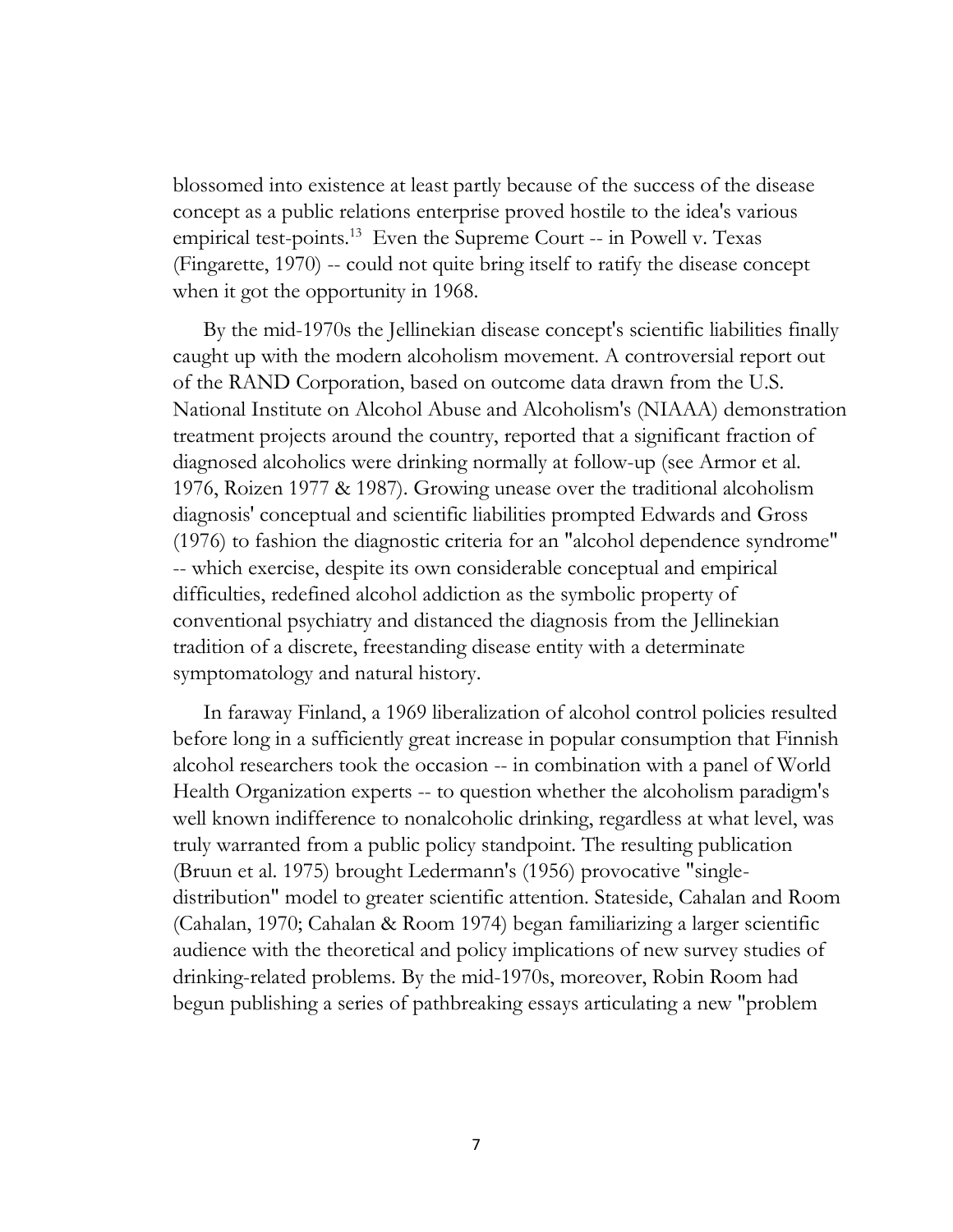minimization" perspective on alcohol-problems prevention (e.g., Room 1972 & 1974).<sup>14</sup>

Yet, just how much or how little impact the alcoholism paradigm's accumulating scientific woes may have had on the modern movement is not easy to say. The paradigm's troubles probably had more currency in the worlds of alcohol science and professionally-offered treatment, where the disease concept had never held strong sway, than in the world of AA and AA-based lay treatment approaches, where alcohol science was regarded with no little suspicion in any case.

And what happened to Alcoholics Anonymous? It grew and grew (see Room and Greenfield, 1993) -- and, to a surprising extent, remained a separate and stable estate in the alcoholism social arena. But AA's diffusion also occasioned changes outside its institutional borders. Its famous 12-step approach and disease language become secularized, routinized, and hypostatized in a derivative tradition of proprietary and state-sponsored treatment enterprises, which included by more recent decades a burgeoning involuntary treatment system -- representing an increasing overlap between the substance abuse and the criminal justice establishments. AA's philosophy and institutional structure were also appropriated and adapted to many new territories of perceived excesses in American life -- from narcotics addiction to overweight to excessive sexual activity or preoccupation. The result was a widening swath of cultural salience for AA, which in due course introduced more and more Americans to the group's program, special language, and moral coordinates. Widening relevance, however, also attenuated the original philosophy -- comingling its thought in the public mind with ideas of codependency, "inner-child," and other personality-theory perspectives drawn from a crowded arena of pop psychology and "alternative medicine."

#### **Rise of a Competitor Public Health Paradigm:**

Since about 1975, however, the alcohol problems social arena has once again shown signs of re-heating and re-politicization. Perhaps the defining characteristic of this transformation is a re-problematization of alcohol, per se.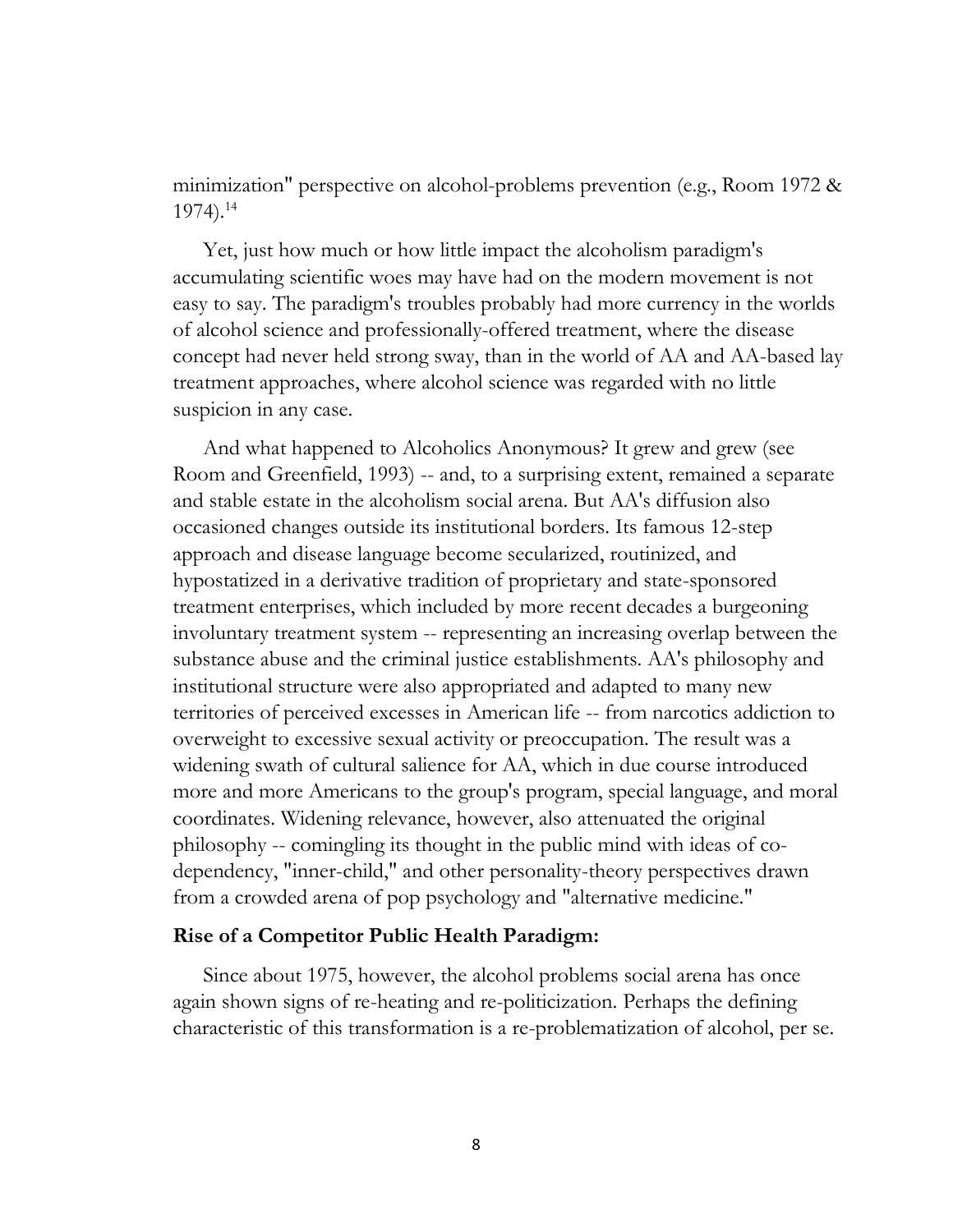The new trend is by no means a fait accompli, and significant segments of the alcohol problems domain remain seemingly un- or little affected. For instance, biological and genetic alcoholism research and treatment outcome studies - research agendas still very much set by the modern alcoholism movement - remain high priorities at NIAAA (since its creation in 1970, the most important source of funding for U.S. alcohol research). The nation's alcohol treatment capacity actually expanded dramatically over the decade of the 1980s (see Weisner et al. [1995] and Schmidt and Weisner [1993]) even as the nascent repoliticization emerged -- though significant signs of trouble and contraction in treatment were evident by the commencement of the 1990s (U.S. House of Representatives, 1991).<sup>15</sup>

Yet, clear evidence of the re-heating change are visible at a number levels - in popular culture, in the appearance of a new or redefined array of alcoholrelated "moral entrepreneurial" interest groups, and in alcohol science and policy.<sup>16</sup> Though the proportions of drinkers and abstainers in the U.S. adult population (roughly a 2:1 ratio, respectively) -- have remained relatively stable over at least the past 50 years (see Room 1991:Table 10.1, p. 156), per capita alcohol consumption began a long, slow slide downward in the early 1980s - after a rising trend that increased consumption by about 40% from 1962 to 1980. National survey data indicate that interpersonal friction over alcohol went up instead of down in this post-1980 era of downward-drifting consumption (Room et al., 1994) -- a finding suggesting that declining consumption may have co-occurred with an even greater relative tightening in drinking norms and associated informal social controls. Signs of a "new temperance" popular sensibility were palpable enough by the mid-1980s to be made the focus of cover stories or feature articles in Time, Newsweek, and Fortune as well as draw op-ed or news analysis articles in major newspapers -- e.g., in the Washington Post (Luks 1983), Wall Street Journal (Musto 1984; Heath 1985), Los Angeles Times(Keppel 1985), and New York Times (Goldberg 1987).<sup>17</sup>

The emergence of a new array alcohol-related problems and associated moral-entrepreneurial interest groups also signaled the re-heating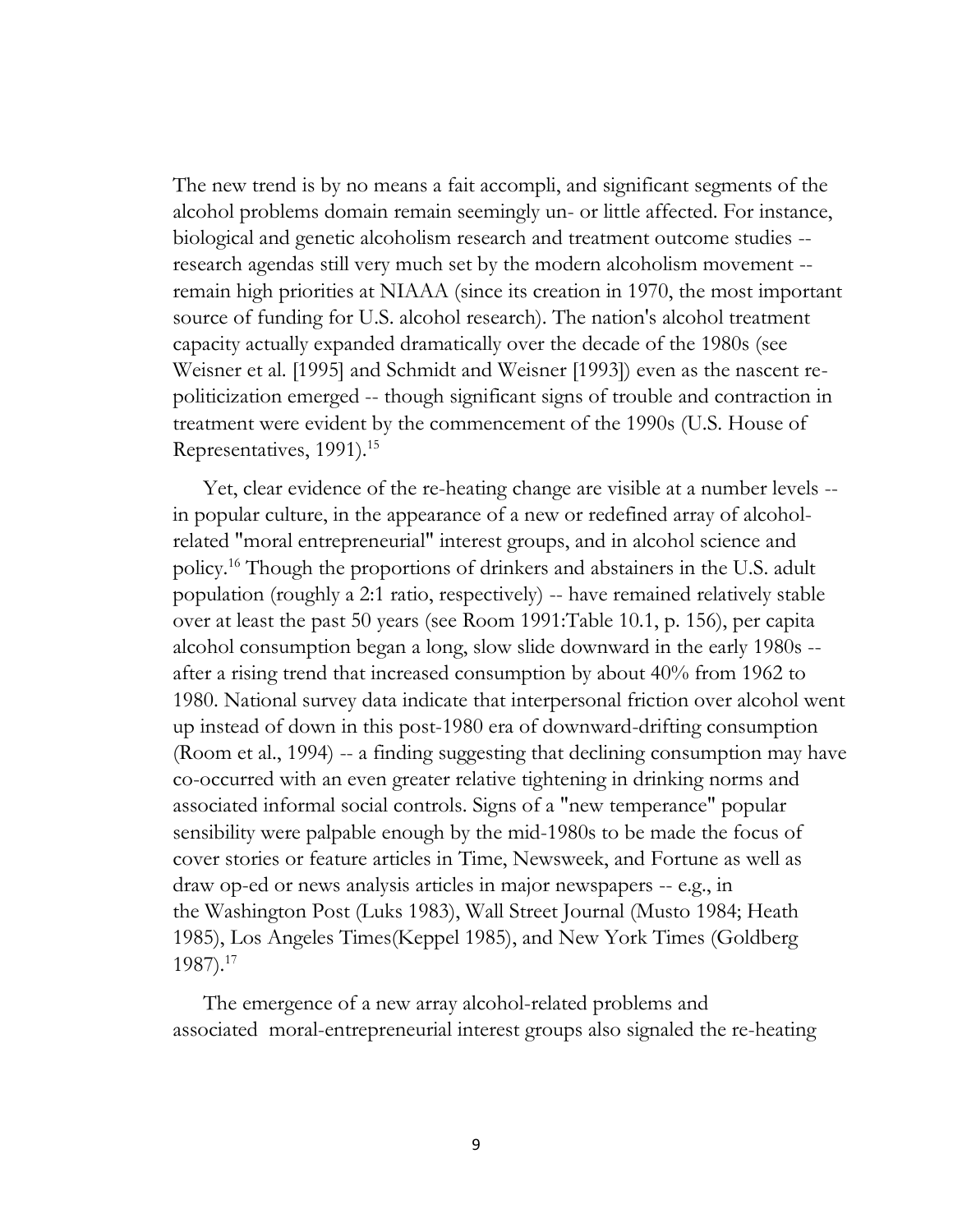shift<sup>18</sup> -- as well as reflected something about the problem focuses, social roots, and value coordinates of the new sensibility. Fetal Alcohol Syndrome (FAS) - the first in the series of new alcohol-related preoccupations -- was named in 1973 and came to wider public attention in a May 31, 1977 NBC Evening News broadcast with the introduction of "Melissa," a victim of the condition (Golden, 1996). MADD (Mothers Against Drunk Driving), RID (Remove Intoxicated Drivers), SADD (Students Against Drunk Driving) and others (see Marshall and Oleson 1994:55) launched grassroots campaigns against alcohol-impaired driving in the late 1970s and early 1980s. Though both FAS and MADD activists initially framed their public appeals in terms not uncongenial to the modern alcoholism movement -- i.e., stressing the need for more social control of the alcoholic mother-to-be and the alcoholic driver (see Golden, 1996, on FAS; Marshall and Oleson, 1994, on MADD) -- both endeavors' one-problem concentrations and get-tough dispositions were archetypal of the new sensibility.<sup>19</sup> The Center for Science in the Public Interest (CSPI), an offshoot of Ralph Nader's consumer movement, attacked alcohol in the consumerist idiom -- promoting increased taxation, reduced alcohol advertising, and monitoring of the beverage industry -- and gave rise to Project SMART (Stop Marketing Alcohol on Radio and Television) and CCAA (Citizens Coalition on Alcohol Advertising) (Pittman 1991).

Even the National Council on Alcoholism (NCA) -- Mann's celebrated champion of the modern alcoholism movement in an earlier day -- redefined itself in preventionist terms over the 1980s, dropped industry representatives from its Board, and in 1990 renamed itself the National Council on Alcoholism and Drug Dependence (NCADD) in tune with alcohol's redefinition as "a drug" and the trend toward conflating alcohol, illicit drugs, and tobacco into a single "substance abuse," "chemical dependence," or "ATOD" (alcohol, tobacco, and other drugs) problem definition. Alcoholics Anonymous' thought also may have widened its salience into a more general asceticism in the American public's eye -- thus repositioning the pioneer fellowship with a recast sensibility for the era of the new public health approach. Tightening norms around the American definition of moderate drinking also indirectly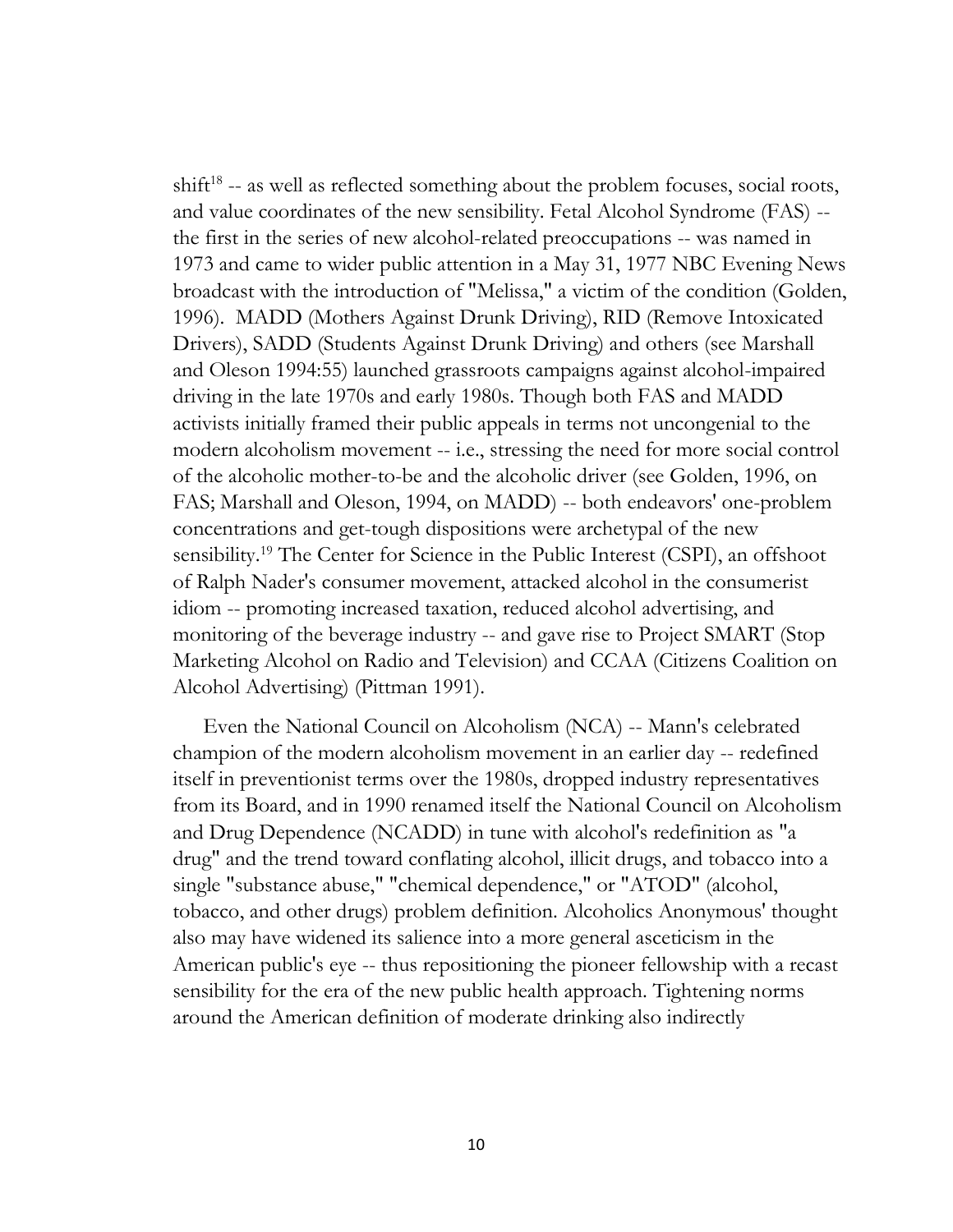marginalized AA's traditional focus on the farthest reaches of the deviant drinking spectrum.

New temperance enterprises also found support in a variety of institutional venues -- e.g., in philanthropic foundations (e.g., the Robert Wood Johnson Foundation, the Pew Charitable Trusts, the Kaiser Family Foundation, the Rockefeller Family Foundation, and the Buck Fund [which supports the California-based Marin Institute]) (Mosher & Jernigan 1989), in the "parent's movement" (Marcus 1989), in anti-drug advertising, and in a school-based prevention movement. Even an emergent "adult children of alcoholics movement," sparked by Janet Woitiz's (1983) bestseller (Rudy 1991:717), may be regarded as part of the wider ideological shift to the extent that its perspective tended to re-vilify the alcoholic -- at least as parent.20,21 Governmental and quasi- governmental agencies also played important and at times also problematic roles in the movement's diffusion (see Mosher and Jernigan's [1989:252-254] useful roster) -- sometimes testing the boundary between the protection of the public's health and political advocacy. Alcohol's increasing salience to the discipline of Public Health, the growing frequency of alcohol-related articles in the American Journal of Public Health, and new alcohol-related deliberations of public health policy groups also bear note (Mosher and Jernigan 1989:255). Not surprisingly, the emergence of antialcohol interest groups prompted the reinvigoration or creation of industry organizations aimed at countering alcohol-control measures and promoting their own approaches to prevention and research. These include the Distilled Spirits Council of the United States (DISCUS), the Beer Institute, the California Wine Institute, the American Vintners Association, Winegrape Growers of America, the Licenced Beverage Information Council, the Alcoholic Beverage Medical Research Foundation, the American Wine Alliance for Research and Education (AWARE), The Century Council, and the International Center for Alcohol Policy (see Marton, n.d.).

The appearance of new problem focuses -- notably, those aiming popular attention and opprobrium toward FAS, drunk driving, youthful drinking, and alcohol and violence -- redirected the nation's gaze away from the alcoholism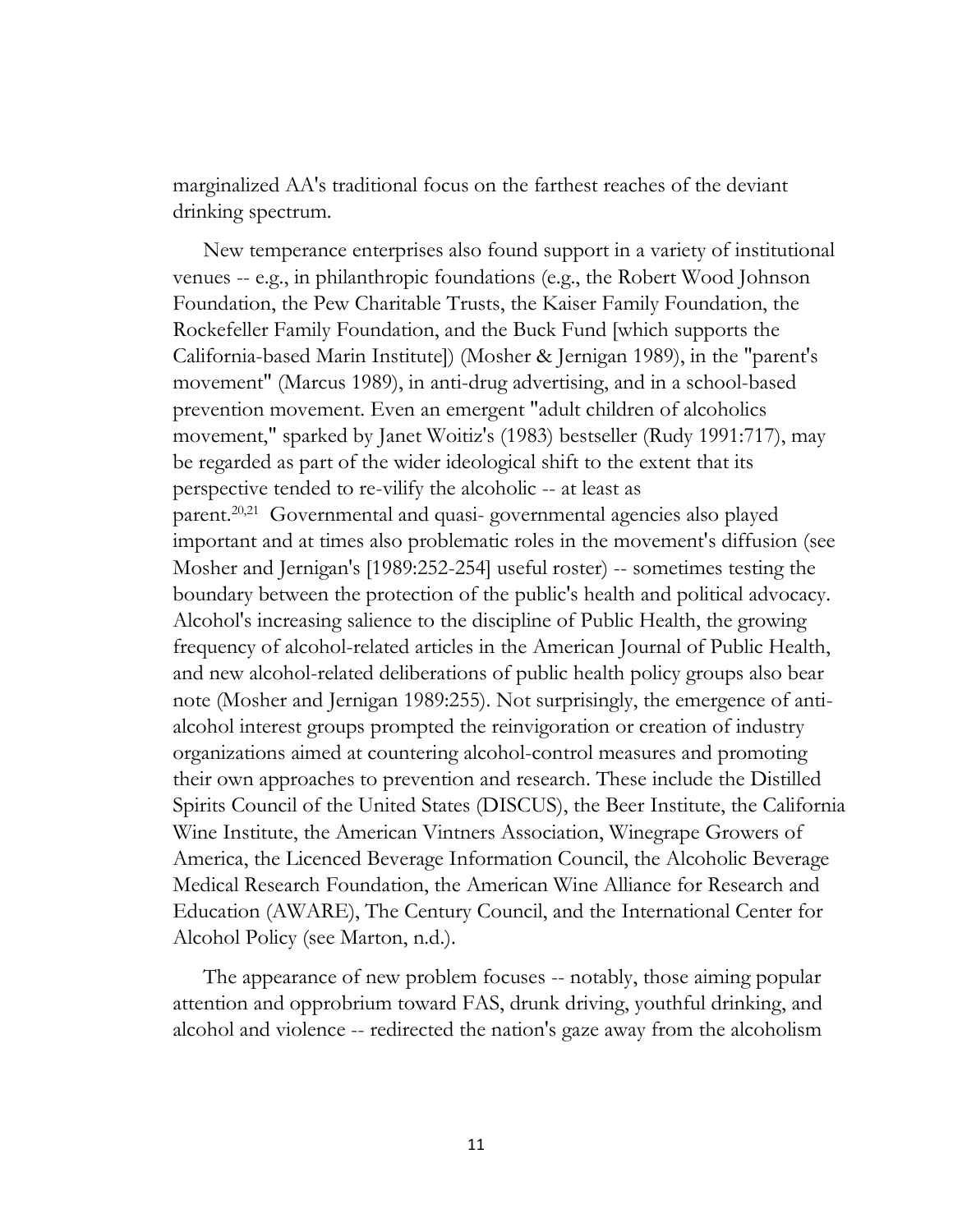movement's focus on the alcoholic. They also reshaped cultural perception of the alcohol-problems domain in subtle but important ways: (1) by redefining "the victim" in the alcohol-problems scenario -- moving the victim definition from the misunderstood and wrongly stigmatized alcoholic (i.e., the deviant drinker him- or herself) to the innocent casualty of someone else's drinking (the neonate with FAS, the child run over by a drunken driver, etc.) ; (2) by removing the necessity of an intermediating presence of alcoholism in the causal chain leading to the alcohol-problem -- meaning that drinking, per se, and not necessarily an alcoholic's drinking, might lie behind alcohol-related FAS, crash fatalities, and so on; and (3) by re-problematizing alcohol, per se - thus granting new relevance to alcohol control measures as means for addressing such problems via public policy. At the symbolic level, the change was perhaps best reflected in the introduction of federally mandated warning labels in 1989 and the emergence of the problem-redefining slogan that "alcohol is a drug."

New scientific conceptualizations of alcohol problems also appeared on the scene -- most coming from alcohol epidemiologists. These came in a number of conceptual forms deriving from different disciplinary or empirical backgrounds and thus afforded a variety of conceptual options rather than a single, new paradigmatic monolith. Theory names such as the "disaggregation or alcohol- problems model," the "single-distribution model," the "agent-hostenvironment model," the "harm reduction model," and the "new public health approach" entered the alcohol policy discourse. Unlike the alcoholism model and focus that preceded them, however, these various designations were unlikely to be widely recognizable to the person on the street -- for one reason, because they reflected conceptual developments taking place in a relatively obscure scientific context and had no great campaigning agency (no Marty Mann or NCA) to carry their new message to the public -- though new volumes appeared from time to time which appeared to be aimed at a policy-making readership (e.g., Moore & Gerstein [1981] and Edwards et al. [1994]). The new conceptualizations focused policy attention once again on drinking, per se, and by extension on aggregate or per capita alcohol consumption. The change also expanded the orbit of new alcohol-related policy options -- which now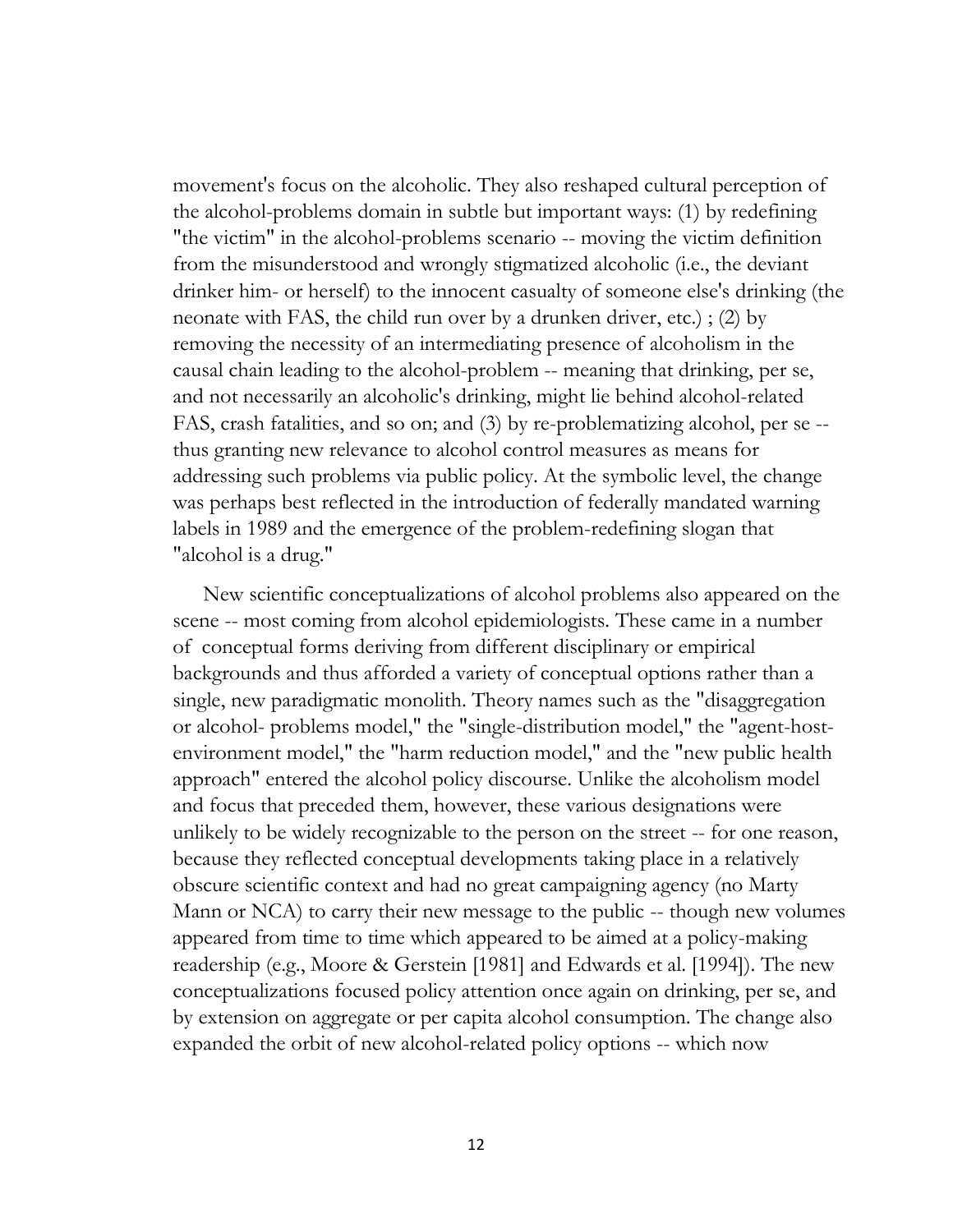stretched beyond the expansion of alcoholism treatment and newly encompassed for example: increased taxation, warning labels, reduced numbers of outlets, hours of sale, advertising restriction, counter-advertising, and server liability (for a fuller elaboration, see Walsh 1990; Mosher & Jernigan 1989).

Interestingly, the conceptual odyssey that took alcohol science from the "A" of an indifference alcohol control policy to the "B" of a keen interest therein appears to have traveled across roughly four steps. Consider, for example, the paradigmatic salience of a control measure such as increased taxation: According to the alcoholism paradigm, taxation was a useless and even unjust exercise because its impact would be felt only on nonalcoholic drinkers -- the ones who were not causing the alcohol-related problems. The very idea of alcoholism implied someone with a taste for alcohol that was unlikely to be tamed by mere tax increases. Other sorts of alcohol control policies were rendered similarly ineffectual by the alcoholism paradigm. Next came renewed attention to Ledermann's (1956), single-distribution model -- with its intriguing implication that the rigid J-like or lognormal shape of the distribution of consumption in human populations implied that downward shifts in mean consumption should also result in significant declines in the population's proportion of heavy drinkers. At this evolutionary stage -- roughly where the argument lay when Bruun et al. (1975) was published -- tax measures could be reintroduced into the orbit of legitimate alcohol policy options. Notice, however, that the policy's focus remained, as in the alcoholism model, on the heaviest alcohol consumers.

Next into the theoretical picture came the disaggregationist model, based on new survey studies of the distribution of drinking problems in general populations. Survey studies reported that alcohol-problems indicators did not comport well with the alcoholism paradigm. Instead of finding a few "alcoholics" who accounted for all the problems in the sample and left everybody else more or less problem-free, the survey data showed that lower level problem scores were commonplace; indeed they were so common that reported problems among less-than-the-heaviest drinkers actually outnumbered those of candidates for the alcoholism label. This finding became known as the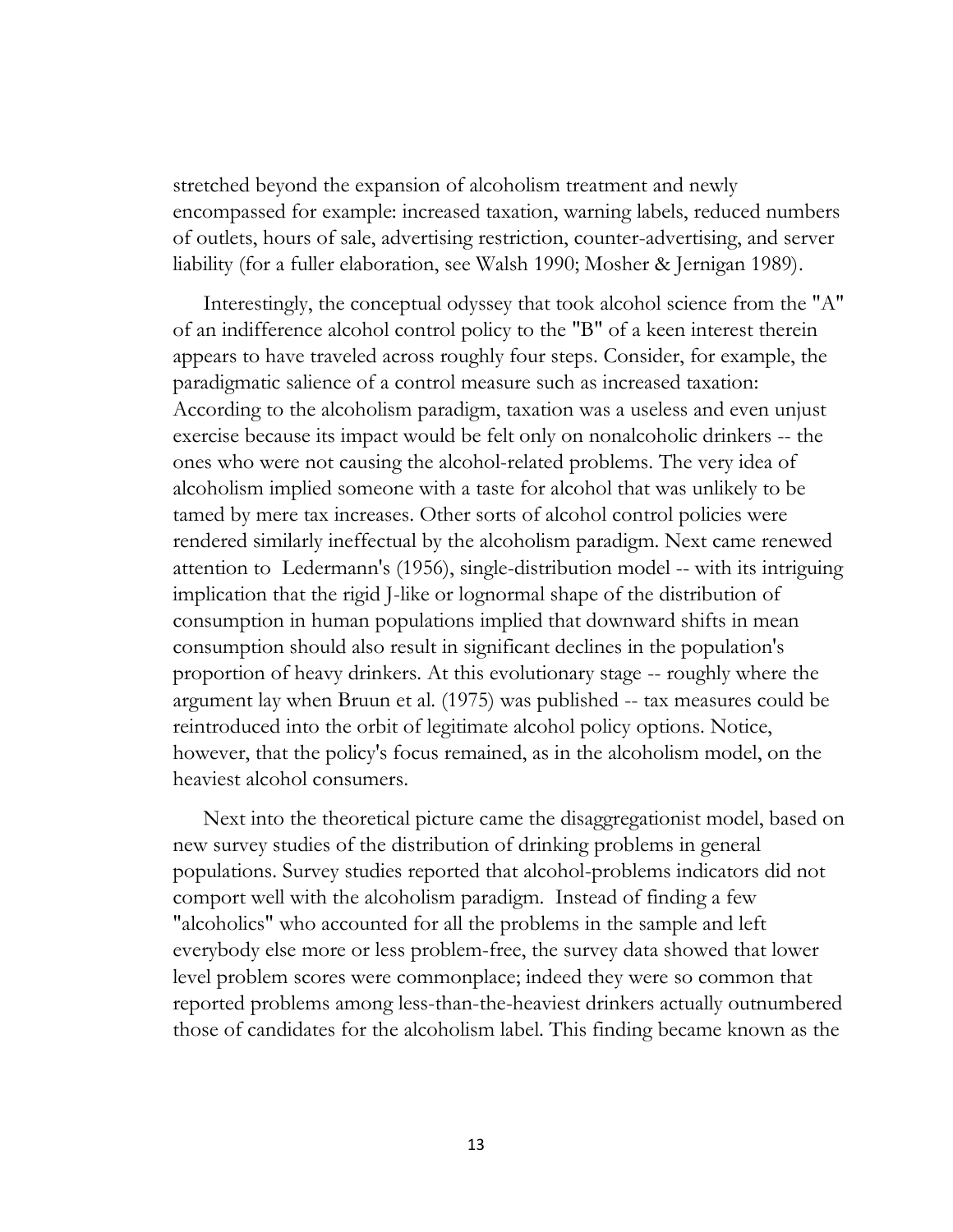"prevention paradox" (Kreitman, 1986) -- because it suggested that rational prevention policy might actually aim its controlling efforts at the population layer that did not drink the most but nevertheless amassed the greatest aggregate number of alcohol problems. This implication was buttressed along the way by evidence that even the most serious alcohol-related tragedies (e.g., traffic fatalities) more often occurred among nonalcoholic than alcoholic drinkers. Notice that the rationale and focus for alcohol control policies has by now moved away from both the alcoholism model's and even the Ledermann (1956) model's concern with the heavy end of the drinking spectrum and has settled instead on drinkers in a middle range.

The final step in the progression came with the growing salience of doseresponse curves -- i.e., statistical profiles showing that increasing alcohol intake was associated with increasing levels of risk for one or another sort of alcoholrelated problem. Curves with relatively steep slopes at low levels of alcohol intake suggested that drinking, if indulged in at all, should be kept to an absolute minimum. This was roughly where the argument had arrived with the publication of Edwards et al. (1994). The policy-span traversed in this evolution is remarkable -- taking public health conceptualization from virtual indifference to popular consumption levels to a paramount concern. From the risk-factor vantage point, any alcohol whatsoever poured into the flow of national consumption represented a step upward along one or another risk curve for some drinker somewhere. Only the nettlesome existence of epidemiological evidence of moderate drinking's favorable mortality effects (see Nestle 1996) has kept alcohol's transit from covering the full symbolic distance from benign "social condiment" (as Haggard and Jellinek [1942] described it) to a toxic substance.

## **Why Transition from Alcoholism back to Alcohol?**

How should we account for the transition, or would-be transition, from the de-politicizing period of the modern alcoholism movement (1935-1975) to the re-politicized period of the new public health approach (1975-)? Interpretive possibilities abound. We might view the emergence of the new public health perspective as a kind of long-overdue shucking-off of the early alcohol science's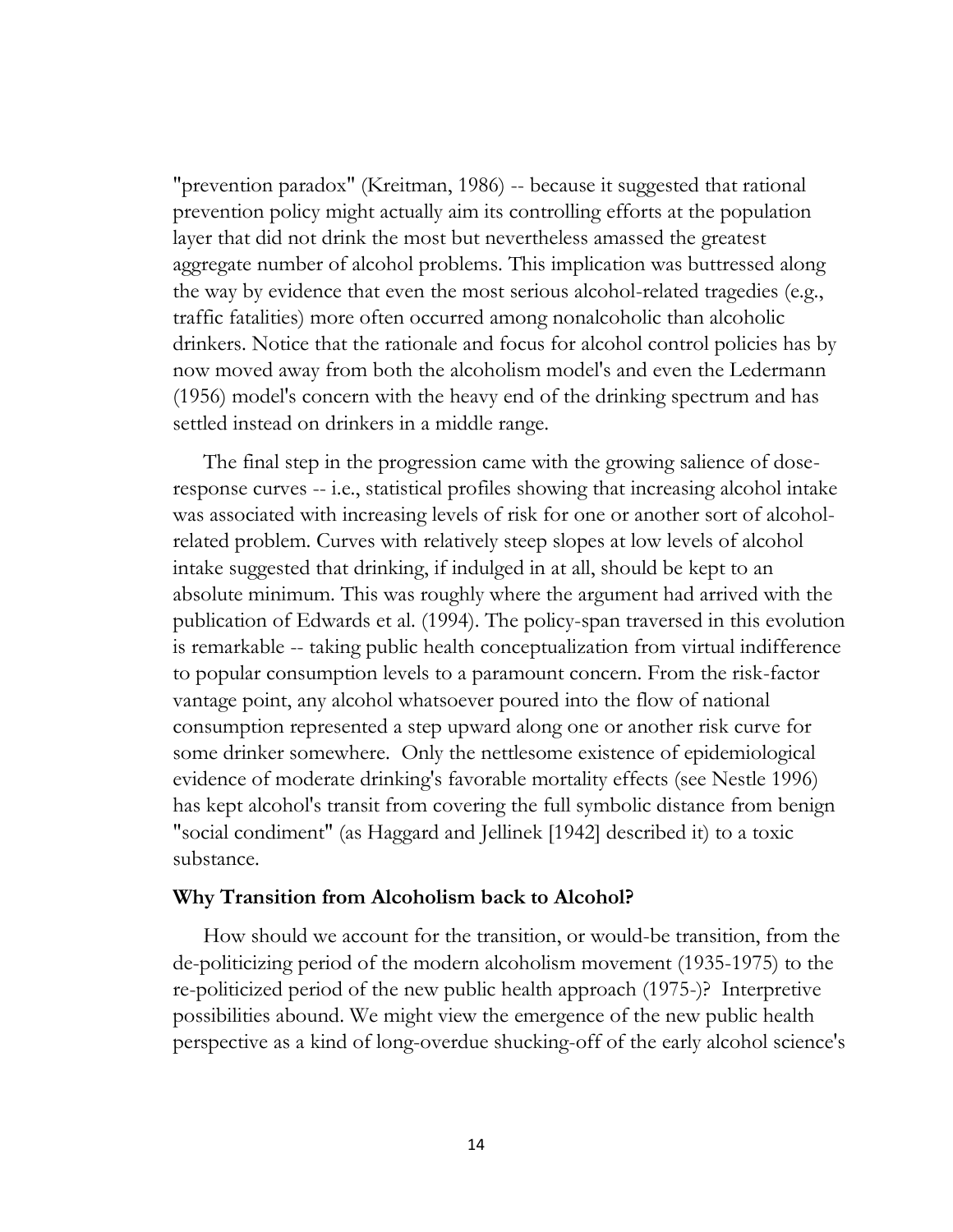diversionary and self-promotion-based preoccupation with alcoholism -- in other words, as a belated expression of alcohol science's intellectual and institutional maturity and independence.<sup>22</sup> Then again, it might be more accurate to characterize the shift as a sign of the new maturity and independence for alcohol epidemiology, in particular, and a telling measure of alcohol epi's differentiation from the rest of alcohol science via the development of its own distinctive theoretical perspectives and, perhaps, the emergence of an international scientific community of alcohol epidemiologists as facilitated by the Kettil Bruun Society.<sup>23</sup>

Then again, one might fashion recent changes into a scenario in which the alcoholism paradigm is deeply imperiled and on its way out in alcohol science as a whole -- no longer fitted along a variety of dimensions to the nation's more problematized view of alcohol. And yet, it is also possible to read the same changes as suggesting that the alcoholism paradigm simply at some point accomplished its long-term purposes -- persuading the public that alcoholism was an illness and building a substantial treatment and research establishment embodying those commitments -- and thus obliged alcohol activists to move onward, and outward, into the prevention of a wider orbit of alcohol-rated problems. In this sense, the emergence of the public health paradigm may be regarded as an extension (rather than replacement) of the alcoholism paradigm's action agenda. Finally, it might even be suggested that the public health approach's return to (a) a focus on alcohol, per se, and (b) the promotion of political and popular responses reminiscent of a dry sensibility suggest the expiration or retreat from the post-Repeal dream that modern science would somehow find esoteric and powerful conceptual and policy tools for minimizing the nation's alcohol problems -- both in terms of the societal burdens and the wasted and divisive political energy such problems formerly attracted.

The unlikely story of the modern alcoholism movement's origins, with its strongly social-constructionist character and flimsy science base, invites our attentions to the relationship between alcohol science and the wider society. The alcoholism movement's story appears to have been framed in externalist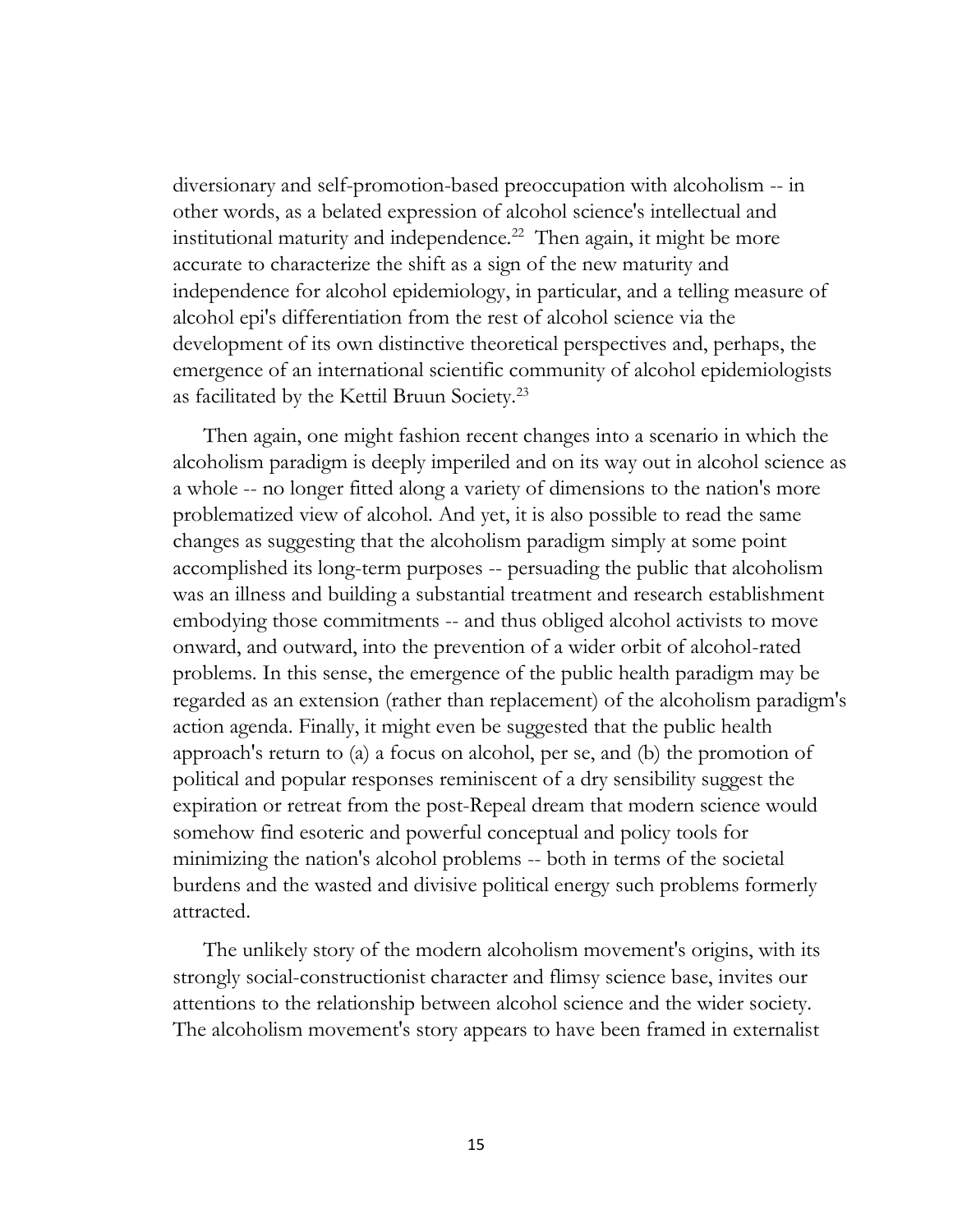social coordinates: notably, in the search for a de-politicized definition of the nation's alcohol problem, in the felt need to establish moderationist drinking norms (which the disease concept indirectly supplied by defining excessive drinking), and in the desire to test modern science's promise in addressing social problems. This social-constructionist account of the emergence and rise to hegemony of the modern alcoholism movement should probably in turn focus our attention on changes in the external social environment that may have occasioned the alcoholism movement's loss of influence and the rise of the new public health approach. The behind-the-scene's significance of the modern alcoholism movement's search for funding also quite naturally invites us to ask if and how the same needs may have remained one of the guiding forces in the emergence of the new public health approach. Room (1978), for instance, characterized the impact of increasing governmental involvement in the alcohol social arena as a problem-widening force:

As the [alcoholism] movement increasingly became a pressure group for greater governmental effort and funding for alcohol-specific programs, a strong interest developed in underlining alcohol's role in the broadest possible range of problems -- particularly those in the forefront of public attention, which concomitantly often carry considerable stigma. To emphasize alcohol's role in a broad range of problems is seen as the primary mechanism for raising alcohol's position on the societal agenda, and also creates a larger negative balance in arguments for the cost-effectiveness of alcohol...[programs]. (Room, 1978, p. 195)

At a deeper and more speculative level, research and policy attentions focused on per capita consumption may have had the symbolic subtext of proffering a subtle moral claim on a share of governmental revenues from alcohol sales, which revenues are of course geared to actual consumption. On the other hand -- and in light of the alcoholism movement's money-strapped, Depression-era origins -- it is also possible to view the new public health approach as in effect a liberation from the money-trail preoccupations of its paradigmatic predecessor. Perhaps time (and a future generation of alcohol historians!) will tell. The alcoholism-to-public-health shift roughly coincided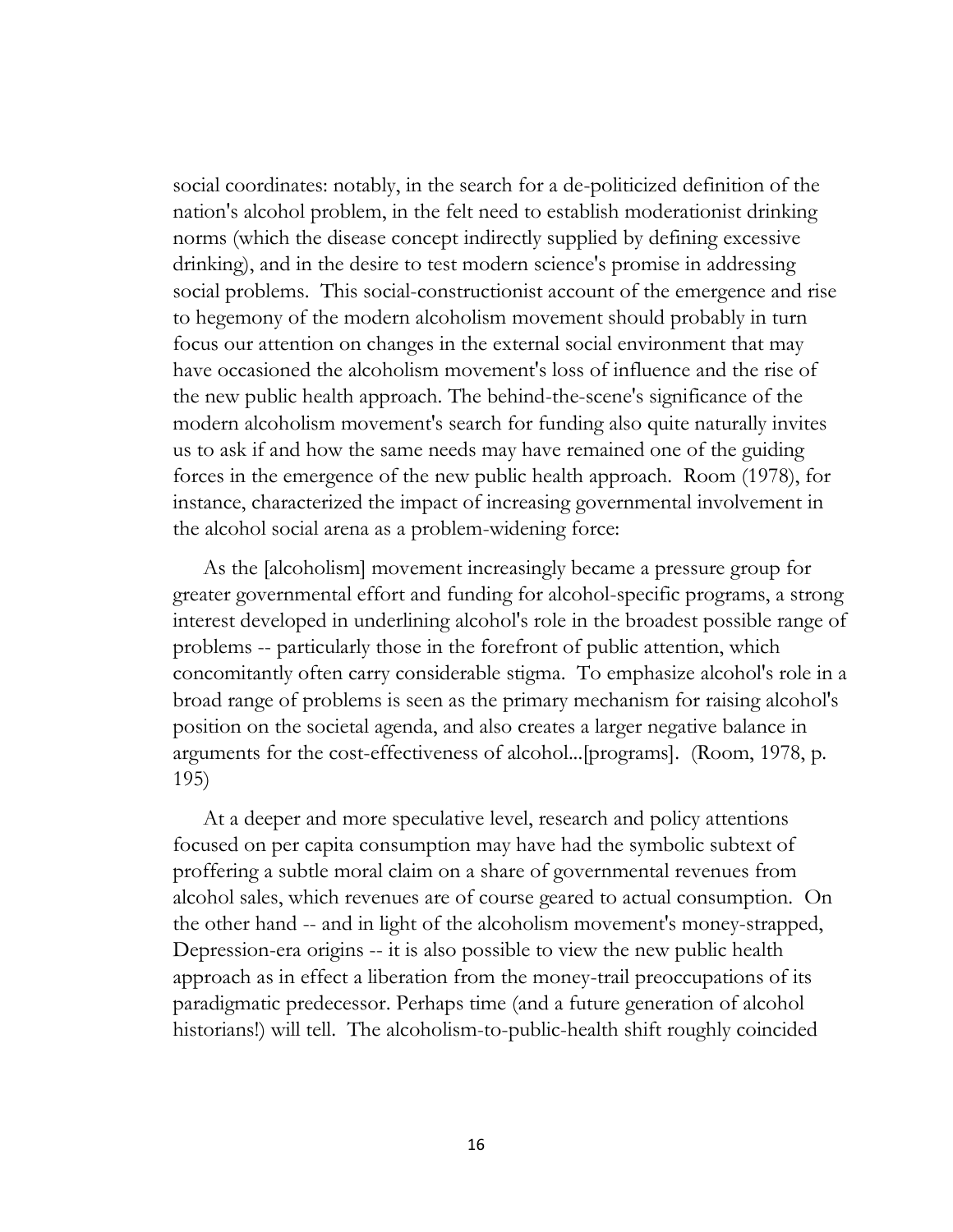with the commencement of the Reagan years and, as Wagner (1997) has argued, may best be regarded as part of the era's general cultural retrenchment. More recent public interest in the substance abuse problem domain also undoubtedly partly derived from the Soviet Union's collapse and the "cold war's" demise - thus allowing for more national attention to be lavished on domestic issues.

The particular set of alcohol-related problem focuses that emerged over the 1970s and early 1980s also harbored important clues to the alcoholism-topublic health shift's social sources. MADD's angry acronym, for example, hints that the alcoholism paradigm may have failed to provide adequate social voice to the victims of alcohol-related harm and for the symbolic expression of their opprobrium or desire for vengeance.<sup>24</sup> Similarly, the emergence of public concern over youthful or underage drinking harbors hints at another kind of cultural failure re the alcoholism paradigm. Though the disease concept engendered an enormous growth in the American formal social control system for alcoholic drinking, it tended to domesticate or normalize all non-alcoholic drinking (Levine [1978]; Beauchamp [1980]). This feature ill-equipped the alcoholism paradigm re the crucially important symbolic task of providing adequate symbolic foundation for our longstanding proscription of youthful drinking. An alcoholism-paradigm-based school pedagogy (which finally became fully articulated and available in McCarthy and Douglass's Alcohol and Social Responsibility [1949]) never fully fit that symbolic desideratum. Indeed, the alcoholism paradigm -- with its "alcoholism can strike anyone," democratic ethos -- also offered few cultural supports for the maintainence of traditional status-based differentiations in drinking norms. David Pittman (1991) has shrewdly observed that the new temperance movement's targeting of drinking by youth, by pregnant women, by women in general, and by ethnic minorities in effect re-establishes a traditional hierarchy of status privilege re access to alcohol -- i.e., by omission placing the white, middle-class male at the top of the status-access heap.

Ironically, the disappearance of drys from meaningful influence in the alcohol social arena also played a crucial part in the alcoholism-to-public-health transition. At least part of the alcoholism paradigm's rhetorical appeal lay in its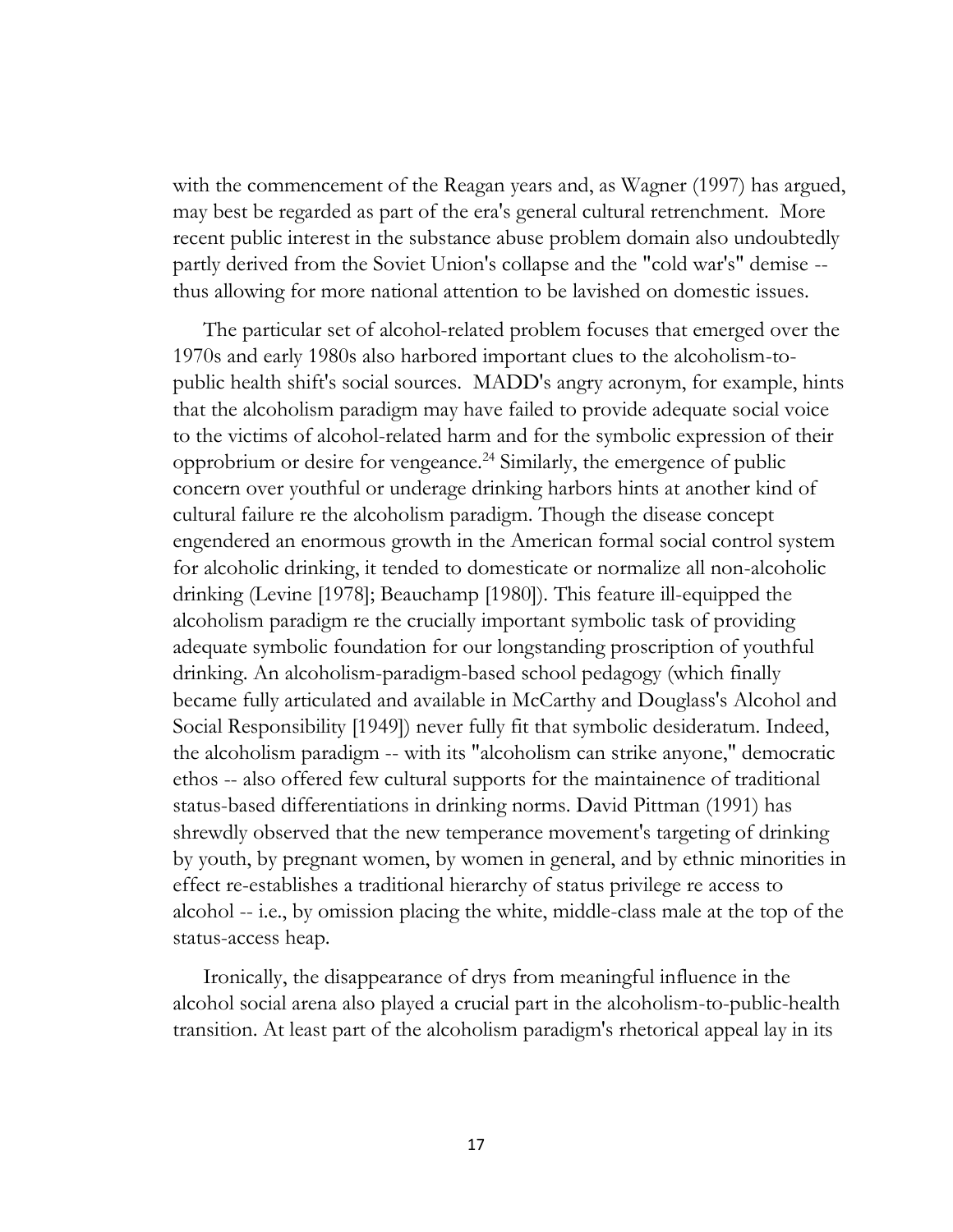capacity to steal the alcohol issue from the clutches of drys and their alcoholfocused temperance paradigm. One cannot read the literature of the early alcoholism movement without being struck over and over again by the persistent references to the fact that the new movement was neither dry nor wet, took no political stand on alcohol, etc. -- and, in fact, that the new scientific approach was under siege by the old voices in the alcohol social arena (see, e.g., Haggard, 1945). In this way, drys offered a valuable focus and counterpoint for the new alcoholism movement -- allowing the new movement to define itself at least as much around what it was not as around what it was. Social movements benefit greatly by defining disfavored enemies, and the drys in particular fit this bill perfectly for the emergent alcoholism movement. But drys in due course disappeared from meaningful participation in the alcohol social arena -- depriving the movement of a valued adversary and, ironically, thus also providing occasion for the reintroduction of a new dry sensibility.

This background change in the alcoholism movement's rhetorical environment had a number of important consequences. For one, it loosed the rhetorical brake that the alcoholism movement had imposed on itself in order that its problem claims not sound too alarmist, too problem-emphasizing, or, in a word, too dry. With drys gone from the scene, however, the alcoholism paradigm could enjoy a new freedom in expanding the borders of problem definition it proffered. David Robinson (1972) insightfully characterized this new expansionism as an alcoholism movement that had "lost control" over its own ideology in the early 1970s. Room (1978) saw quite clearly how the expanding perimeter of the problem domain claimed by the alcoholism movement also thinned the salience of the movement's paradigm, thus also inviting competing "post-addiction" models (as Harry Levine [1976] termed it) of a widening span of alcohol-related problems. Of course, a drying trend in popular sentiment might take a welcoming disposition to this newly re-heated alcohol-problems rhetoric. Moreover (and as Room [1978] noted above), the emergence of NIAAA in the early 1970s shifted the pay-off matrix strongly in favor of problem amplification -- as NIAAA itself required as wide a problem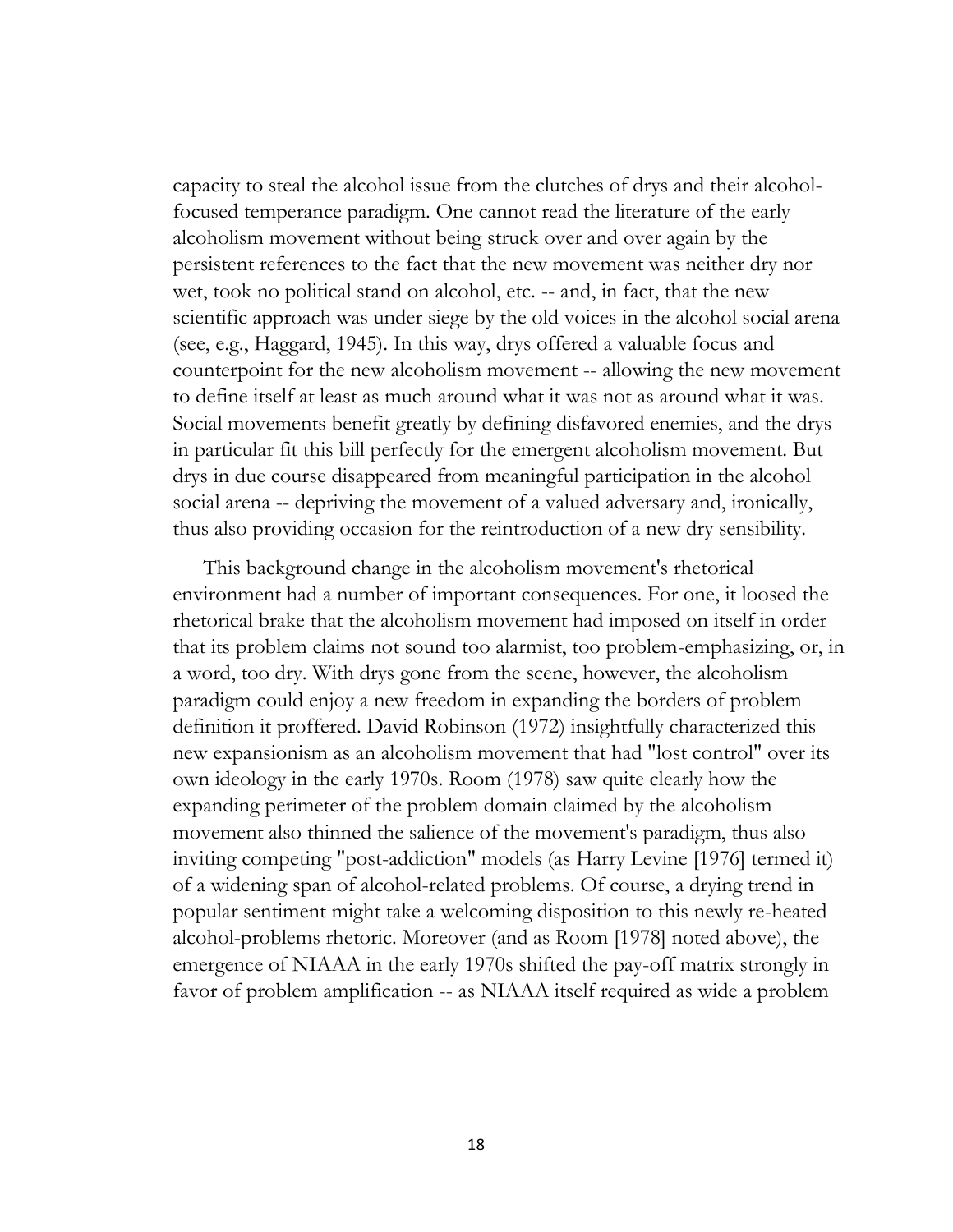domain as possible to justify its own budget and existence in the context of a great many other social problems competing for Congress's largesse.

Alcohol's shifting moral valence can have far-reaching consequences on problem-definition, scientific conceptualization, and public policy. To take just a single example of this sort of connection in moral architecture, consider the link between alcohol's perceived moral valence and alcoholism treatment's perceived appropriateness as public policy. Alcohol, in the early-post-Repeal era, was widely touted as a benign commodity, both in the popular (see, e.g., Wickware 1946)<sup>25</sup> and research literatures (see Katcher 1993). The alcoholism paradigm lent support to this moral coloration for alcohol by emphasizing that only the unfortunate few (i.e., the alcoholics) would get in trouble because of their drinking. These few, however, could thereupon lodge credible demands for benevolent handling (i.e., treatment) from society, given that the prevailing cultural definition of alcohol (i.e., as benign) had invited and justified their drinking in the first place. On the other hand, in a society where alcohol's moral valence grows darker -- in other words, where "prevention" messages increasingly warn the drinker of a variety of untoward or dangerous consequences of drinking -- the moral foundations for the provision of treatment are commensurately undercut. That which society warns one against, is that which society also bears less responsibility to treat benevolently when citizens ignore the warning (Roizen, 1993b). (It is interesting in this connection to see recent efforts to redefine the societal case for the provision of alcoholism treatment in terms of minimizing alcoholism's social harm [i.e., the harm alcoholics cause others] instead of helping the alcoholic [see McLellan et al. 1995]).

The old rhetorical themes of the modern alcoholism movement have undoubtedly lost a measure of their resonance in new sociocultural environment. Heroic allusions to the all-conquering potentials of modern science and scientific method undoubtedly gained a hollower ring as promises of new scientific understanding -- perhaps too often packaged in a "just around the corner" timescape -- repeatedly proved overly optimistic. Any scientific enterprise -- and especially science addressed to a social problem -- lacking a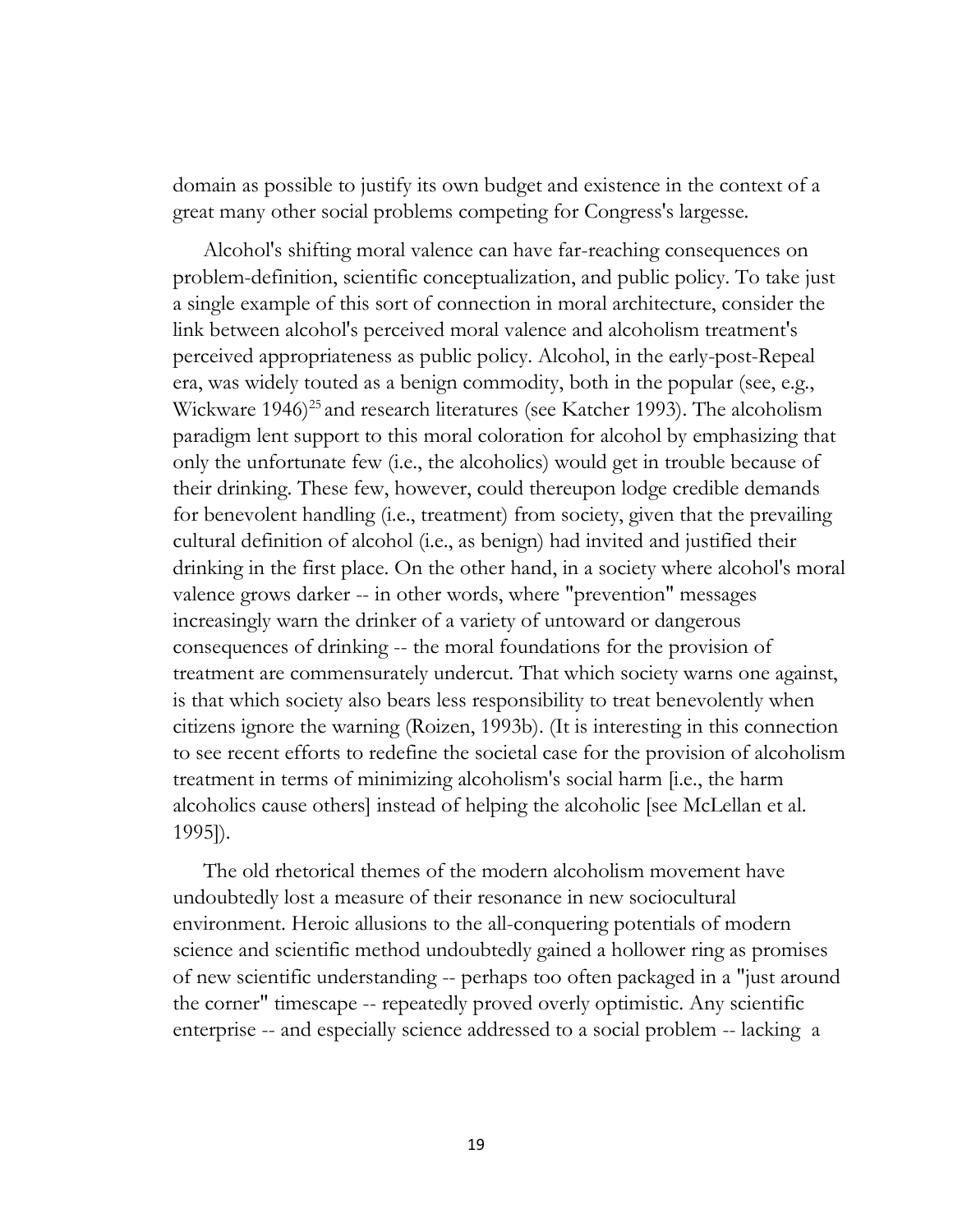core of powerful and esoteric theorywill be specially susceptible to exogenous influences. Clearly, the alcohol problems arena has shifted cultural ground in recent years -- to cultural preoccupations with health-and-fitness, consumerism, the anti-drug and anti-tobacco enthusiasms, social order, and even, perhaps (as Pittman [1992] noted), the partial retrenchment of traditional status relationships. What was once a great call for the genius of modern science to shed a problem-fixing enlightment and esoteric technological fix on America's alcohol problem has more recently seen alcohol shift to a life-style issue.

The new public health paradigm emerged from a number of credible scientific critiques of the alcoholism paradigm. There is a lively tradition of epidemiological thought and research behind the new paradigmatic contender - ranging from Ledermann's (1956) daring single-distributionist generalization, to Skog's (1991) hypotheses about how the herd-like implications of Ledermann's model might be understood at the level of group and individual drinking behavior, to Cahalan and Room's (1974) survey-based effort to reinterpret problems that were once subsumed under the alcoholism label into a series of more discrete problem phenomena. The presence of this record of research enterprise gives the new public health paradigm a scientific "past" that the alcoholism paradigm in effect lacked in the 1930s and 1940s (putting aside a nascent psychiatric tradition of speculation on alcoholism). But even good scientific credentials do not, of course, obviate a connection between the scientific and the popular realms in the alcohol-problems domain. Perhaps a Darwinian image of that relation is best -- namely, a view of alcohol science that sees it as providing society with an array of paradigmatic choices (and their associated symbolic subtexts) from which to select the emphases that best suit current concerns and trends. Such a perspective may help us understand how alcohol scientists can quite accurately see themselves as following out the dictates of a perfectly scientific, internally driven research course while an externalist perspective on that same science offers ample suggestion of social construction.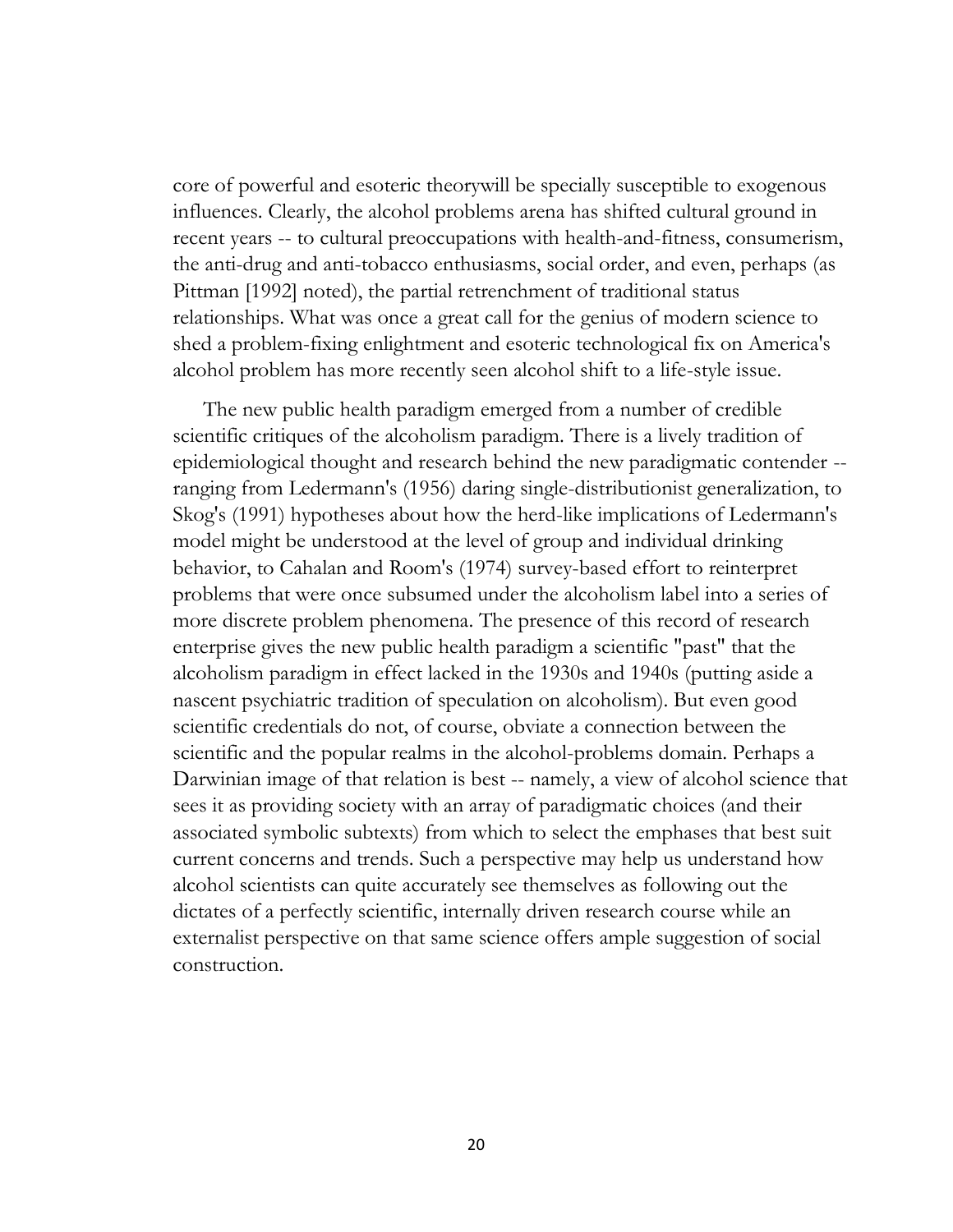#### **Forward into the Past?**

The Sixty-Four-Dollar Historical Question in all this is of course: Should we regard the current drift away from the de-politicizing alcoholism paradigm and toward the new, re-politicizing public health approach as historical progress or retrogression? In other words, does the new paradigmatic direction truly offer a better understanding and truer grasp of something called our "alcohol problems" -- at last cutting through the alcoholism paradigm's limits -- or are we kidding ourselves and the new public health approach instead is simply providing an apt scientific vehicle for a new dry-direction swing of the same old American historical pendulum, the one that that Fosdick and Scott (1933) and the early RCPA (Reports, 1938) warned us about? Does the public health approach really embody better science, or does it instead reflect a different value orientation to alcohol -- one, say, more in tune with the times?

Remarkably, the alcohol problems domain has by and large retained its cultural integrity over the years since Repeal: the alcoholism movement's designation of alcoholism as a disease did not result in alcoholism (much less alcohol-problems) becoming melded into the nation's mainstream or general health and mental health institutional systems; similarly, a more recent designation of alcohol as a drug has not (yet, at least) resulted in alcohol becoming fully subsumed within a new "substance abuse" problem definition. Alcohol problems have for the most part remained a recognizably separate department of life and society in the full post-Repeal era. Jack Blocker (1989) has suggested that the post-Repeal era reflects another (the fifth, to be more precise) revolution of an ongoing saga in which temperance cycles move from benevolent to coercive dispositions before they restart.

We might also profitably characterize the story alcohol's post-Repeal American experience as an exercise in historical forgetting in the nation's alcohol problems social arena. That first generation of post-Repeal analysts I spoke of at the beginning of this paper set their sights on understanding and, ultimately, reducing the amplitude of the historical arc of the nation's dry-wetdry pendulum swings. Two successive generations of alcohol imagery -- the modern alcoholism movement and the new public health approach -- have in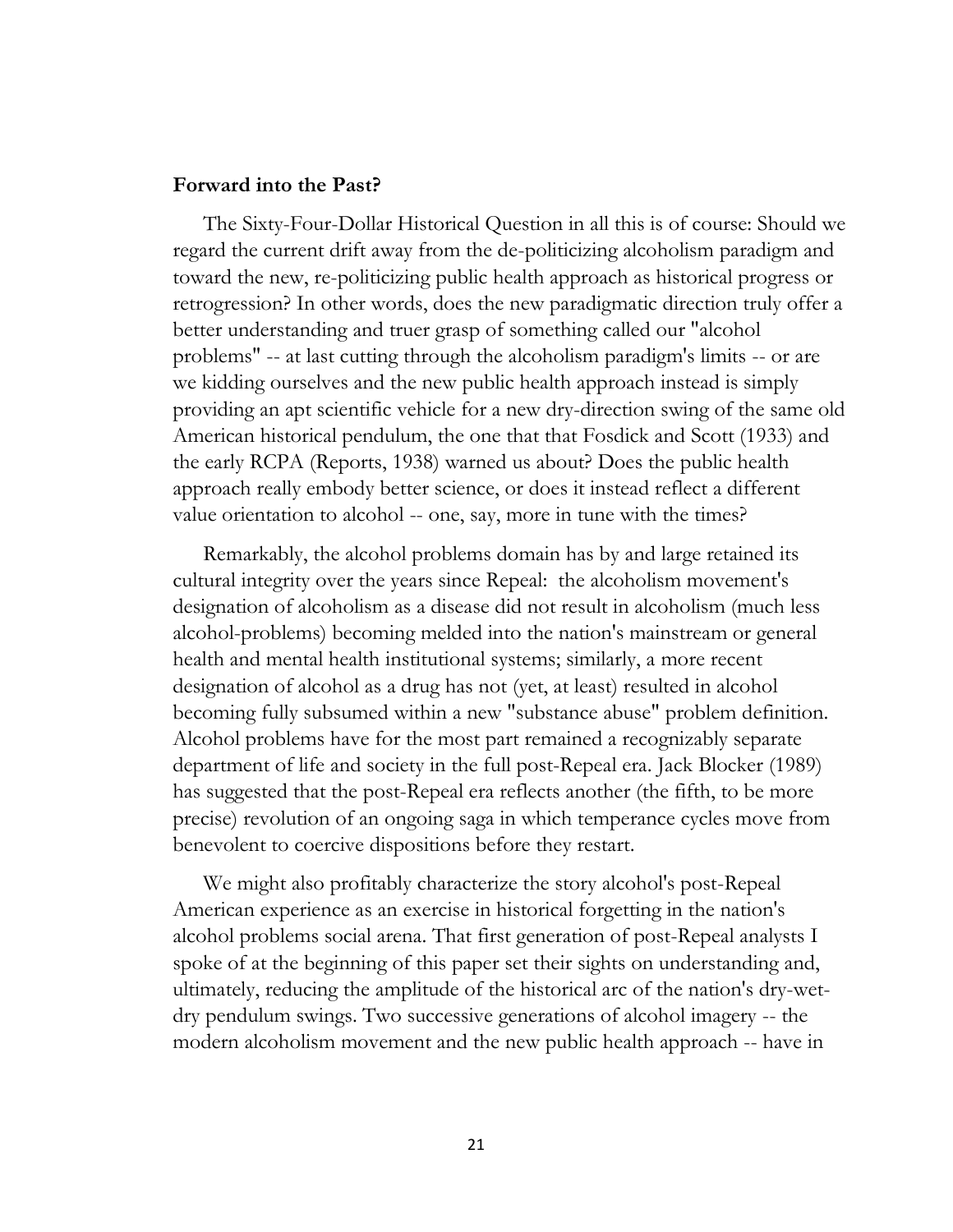effect displaced and downgraded that historical problem with their own particular problem focuses. To the extent that new-public-health advocates increasingly concentrate their analytical attentions once again on alcohol, per se, their conceptual viewfinder returns the nation's attention to the very topic and problem-source claim that both post-Repeal de-politicizers and the alcoholism movement sought to displace and retire. If the new public health trend continues -- with its risk-factor sensibility setting the empirical, analytical, and policy-related agenda -- we as a nation will have less and less reason to expect a wider historical sensibility to emerge from the cultural elites to whom we entrust our best informed thought on the matter. Not knowing whether what we're seeing of late in alcohol science, in alcohol-related interest groups, and in popular sentiment is progress or retrogression is partly a byproduct of losing touch with the important place of the historical dynamic in our studies of this very American terrain. As the focus returns to alcohol,per se, our scientific elite and interest groups tacitly invite us to a vision in which history and society represent little more than the battle ground for a war between preventionist and industry perspectives on alcohol use. If that sounds familiar, well...

# **NOTES:**

1 For the great Repeal debate, see especially Kyvig (1979), Jones (1960), and Merz (1930).

2 Compare Burnham's (1968) trenchant critique of the notion of national prohibition as a "failed experiment."

3 Recall, however, that World War I actually energized the dry campaign for the 18th Amendment. (See Jay L. Rubin's [1979] superb study of the differences between WWII and WWI re alcohol in America.)

4 Later better known as the National Council on Alcoholism (NCA), and, since 1990, named the National Council on Alcoholism and Drug Dependence (NCADD).

5 AA has generated an immense historical literature, much of it by grateful members (see Bishop & Pittman 1995). The definitive history remains Ernest Kurtz's Not-God (1979).

6 The literature on the history of post-Repeal alcohol science is very thin -- comprising two dissertations (Room [1978] and Roizen [1991a]), Carolyn Wiener's monograph (1981), and a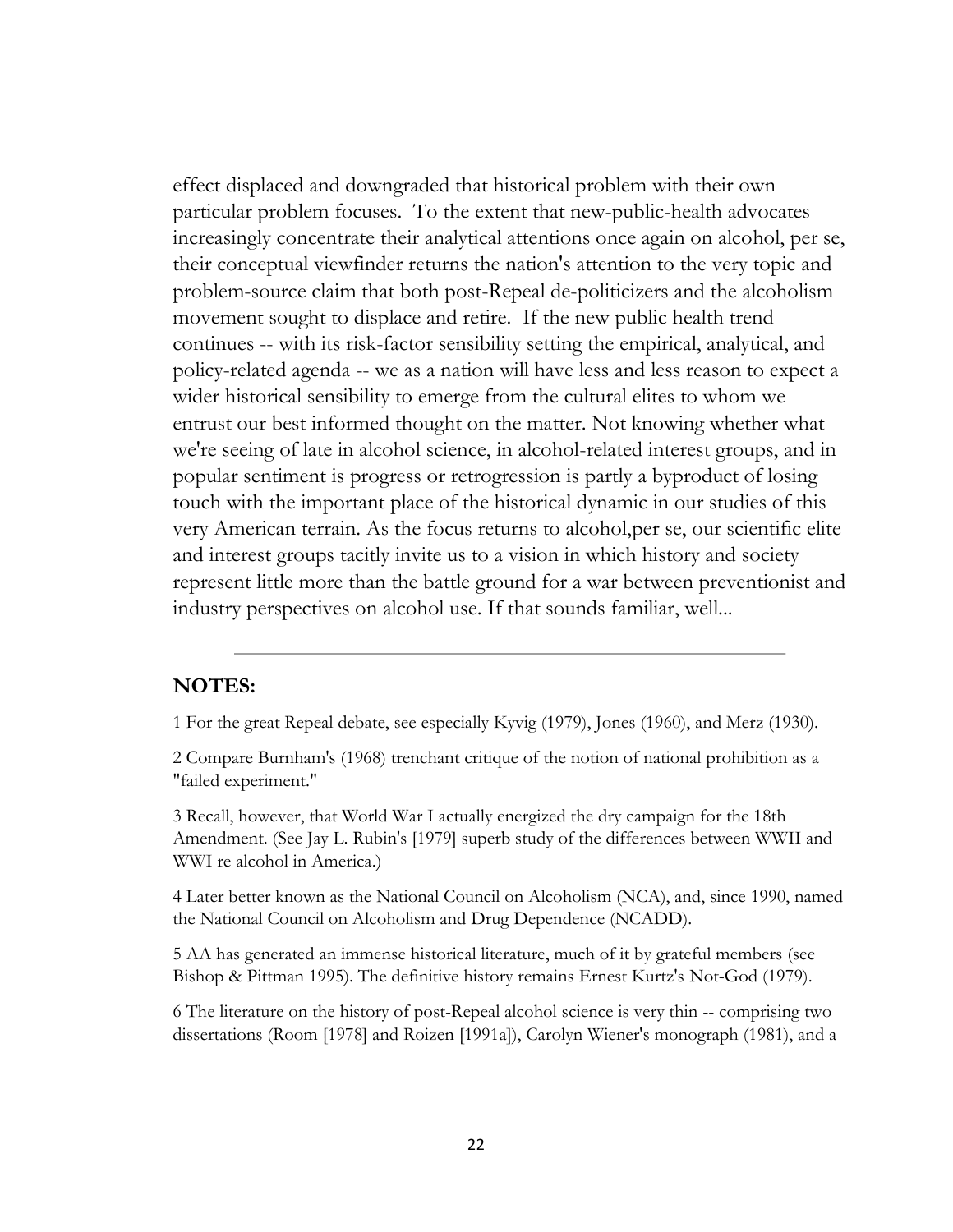variety of reminiscences by long-time Journal of Studies on Alcohol editor, Mark Keller (e.g., 1975, 1979, & 1991). Bruce Holly Johnson's (1973) dissertation remains the starting place for historical examination of the combined AA-and-science movement.

7a The search for a neutralist idiom for the post-Repeal handling of alcohol-related problems and alcohol's symbolic relegitimation began even before Repeal itself, with the "dilutionist" and "carbon monoxide" metaphor offered to Congress by Yale physiologist Yandell Henderson (see Pauly's [1994] wonderful account).

7b Appendix A presents a visual represention of the "vicious circle" of dry-to-wet-to-dry historical cycling as offered in a draft Research Council on Problems of Alcohol brochure ("A Major Public Health Problem Not Being Systematically Attacked: The Misuse of Alcohol," n.d. [1938?]). The brochure's special notice in the canted-box on the brochure's title page reveals how eagerly the group sought to distinguish itself from dry and wet interests and as well how much it stressed its own objectivity and disinterestedness vis-a-vis alcohol research.

8 See Keller's (1972) commentary on this curious "capitulation" of alcoholism's treatment to AA (also, Room 1978:138-139).

9 Lynn M. Appleton (1995) has recently offered a welcome and on-target critical review of the tendency among American sociologists (as in Conrad and Schneider's Deviance and Medicalization [1980]) to regard the modern alcoholism movement's disease campaign as a paradigmatic case of medicalization; "folk medicalization," argues Appleton, offers a better characterization of the actual social history. My sense is that the disease-alcoholism case requires that the issue "medicalization" be distinguished from that of "scientific ownership" and the growth of research. For the de-politicizing aspects of disease designations, see Gusfield (1967) -- recently made conviently available in Gusfield's (1996) new book.

10 Interestingly, Miller & Kurtz (1994) have recently pointed out that the most familiar and standard form of the disease concept (as available, for instance, in Ketchum and Morris [1985]) was neither borrowed from nor central to AA thought. Kurtz (1979:212ff) noted that AA co-founder William Wilson, harbored serious reservations about the disease idea. Jack Alexander's AA article appeared in the Saturday Evening Post's 1 March 1941 issue.

11 I thank Caroline Acker for pointing out this very useful paper.

12 Incidentally, one of the reasons Mann's (1950) book on alcoholism addressed its narrative primarily to the families of alcoholics. A "Q&A" format article, titled "How can I help an alcoholic?" (1954) -- and undoubtedly authored by Mann herself -- describes the NCA in just these terms. The response to a question about the differences between AA and NCA reads in part: "The National Committee on Alcoholism, on the other hand, is a voluntary health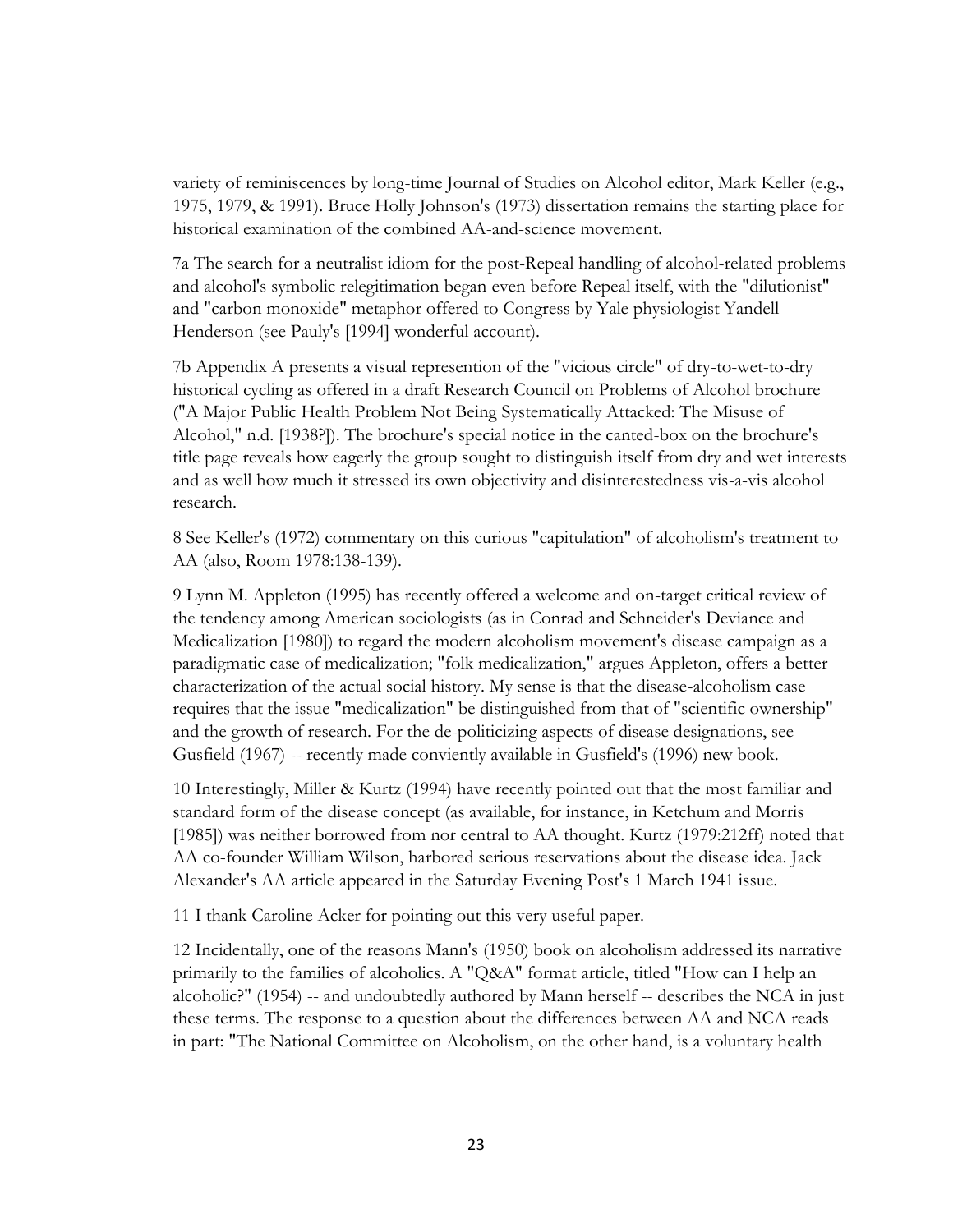agency, like the TB Association, the American Cancer Society, the American Heart Association. Its Board members are professional and lay citizens, mostly non-alcoholic" ("How," 1954, n.p.).

13 Fingarette (1988) brought this nether-side of science's relationship to the disease concept to a wider public audience.

14 If I may add a personal observation at this point: In retrospect, these various happenings certainly both undercut the reigning alcoholism paradigm and laid important foundations for the emergent competitor paradigm, the "new public health approach" (NPHA). Nevertheless, if you had asked me in 1975 -- or, for that matter, in 1980 or even in 1985 - whether they represented serious challenges to either public perceptions or interest-group conceptualization of alcohol problems, I would have most assuredly said "no." The public health perspective was -- as far as I knew, at least -- a little known challenger deriving from a little known research specialty (survey research, redubbed "alcohol epidemiology" in part to improve its appearance in a field dominated by a medical or quasi-medical sensibility) whose main purpose was to waffle on answering the important question it was sent forth to answer: how many alcoholics were there? I recently asked my good friend and colleague, Robin Room, whether he had the feeling when Bruun et al. (1975) was being published that a shift in alcohol's popular paradigm was underway; he said "yes." This means I (who did not travel much or discourse with the alcohol research elite) and Robin (who did) might be separated by as much as 15 years (1975-1990) in our estimate of when the NPHA began to exert a meaningful influence on policy and popular thought and practice.

15 I thank Lynn Appleton (personal communication) for pointing out this reference and providing a useful synopsis of proprietary alcoholism treatment's troubled condition by the early 1990s.

16 Alcohol and temperance historians have themselves been going through a revisionist transformation in recent years -- sparked by John C. Burnham's (1968) seminal paper and carried forward in the work of Clark (1976) and Blocker (1989).

17 Time article appears in its May 20, 1985; Newsweek article, December 31, 1984 issue; Fortune article, March 18, 1985 issue (Sherman, S.P., "America's New Abstinence," n.p.a.). See Room (1991:149 et seq.) for more coverage of shifts in popular culture. Sociologist David Wagner's (1997) insightful monograph, The New Temperance: The American Obsession with Sin and Vice, locates changing sentiment toward alcohol within a broader new asceticism comprehending illicit drugs, sexuality, smoking, and fitness.

18 Walsh (1990:59-60) notes the remarkable frequency of such changing interest-group ownership of the alcohol problem in our U.S. historical experience.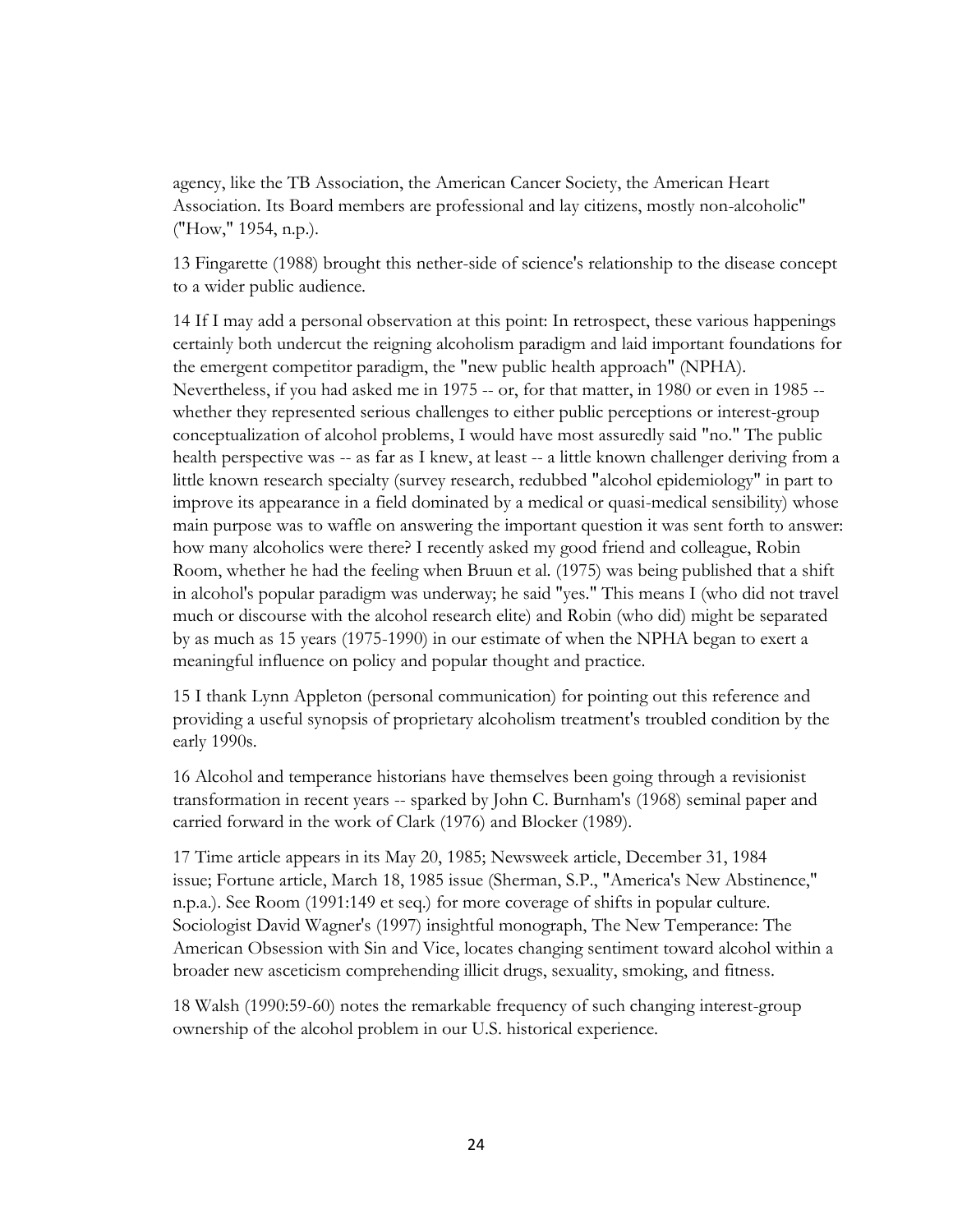19 Marshall and Oleson (1994) examined the internal evolution of MADD from an alcoholism to a NPHA focus. Musto (1984) early on placed the new anti-drunk-driving initiative at the heart of the new temperance shift. His Wall Street Journal discussion began: "For the second time in this century, a serious, effective and popular temperance movement is gathering force in this country. However, it is not a campaign for prohibition but for realistic efforts to curb the harmful effects of alcohol, especially the damage wrought by drunk drivers" (n.p.a.). Interestingly, the new grassroots movement was not sparked by increased in the nation's traffic crash fatality rate. In fact, this rate (per 100 million vehicle miles driven) has fallen steadily and substantially over the entire post-WWII era, and enjoyed a particularly sharp decline in the 1970s (see Graham, 1993:515-516), i.e., in the decade just before MADD et al. came on the scene. According to Graham's (1993:516) five-year averages (as offered in his "Table 1"), the U.S. traffic fatality rate (per 100 million miles of travel) fell by 20.62% from 1965-69 (during which period, the rate was 5.47) to 1970-74 (4.34) and by another 21.57% from 1970-74 to 1975-1979 (3.40). The rate of decline slowed in the 1980s: from 11.47% from 1975-79 to 1980-84 (3.01) and 11.87% from 1980-84 to 1985-89 (2.47).

20 Rudy (1991:717) cites a Newsweek cover story (January 18, 1988) on the adult children of alcoholics movement, the associated illustration offered "a shattered family portrait with a spilled booze bottle and the caption 'Growing Up with Alcoholic Parents Can Leave Scars for Life.'"

21 Notable for their absence from the list of active players are the Woman's Christian Temperance Union (WCTU) and the Anti-Saloon League, though occasional newspaper reports note an approving disposition toward the new temperance by group representatives (e.g., "Temperance," 1985).

22 Such a view might draw a relatively straight developmental line from Haggard and Jellinek's (1942) articulation of an "alcohol problems" paradigm, through the reassertion of that scientific perspective in the Cooperative Commission report published the mid-1960s (Plaut, 1967), to the recent ascendancy of the the new public health approach. It is interesting in this connection, however, that the original formulation of an "alcohol problems" perspective at Yale was intended to take attention away from a preoccupation with alcohol, per se -- which preoccupation was viewed as a dry fixation. The plural form, "alcohol problems," was deliberately intended as marking a sharp divide from the dry focus on "the alcohol problem," a singular form and focus on alcohol (see Roizen, 1993a). Indeed, a striking historical puzzle and clue may be said to reside in the fact that current advocates of the new disaggregationist, public health approach wish to restore alcohol, per se, to causal significance in "alcohol-related problems" whereas the early formulators of the "alcohol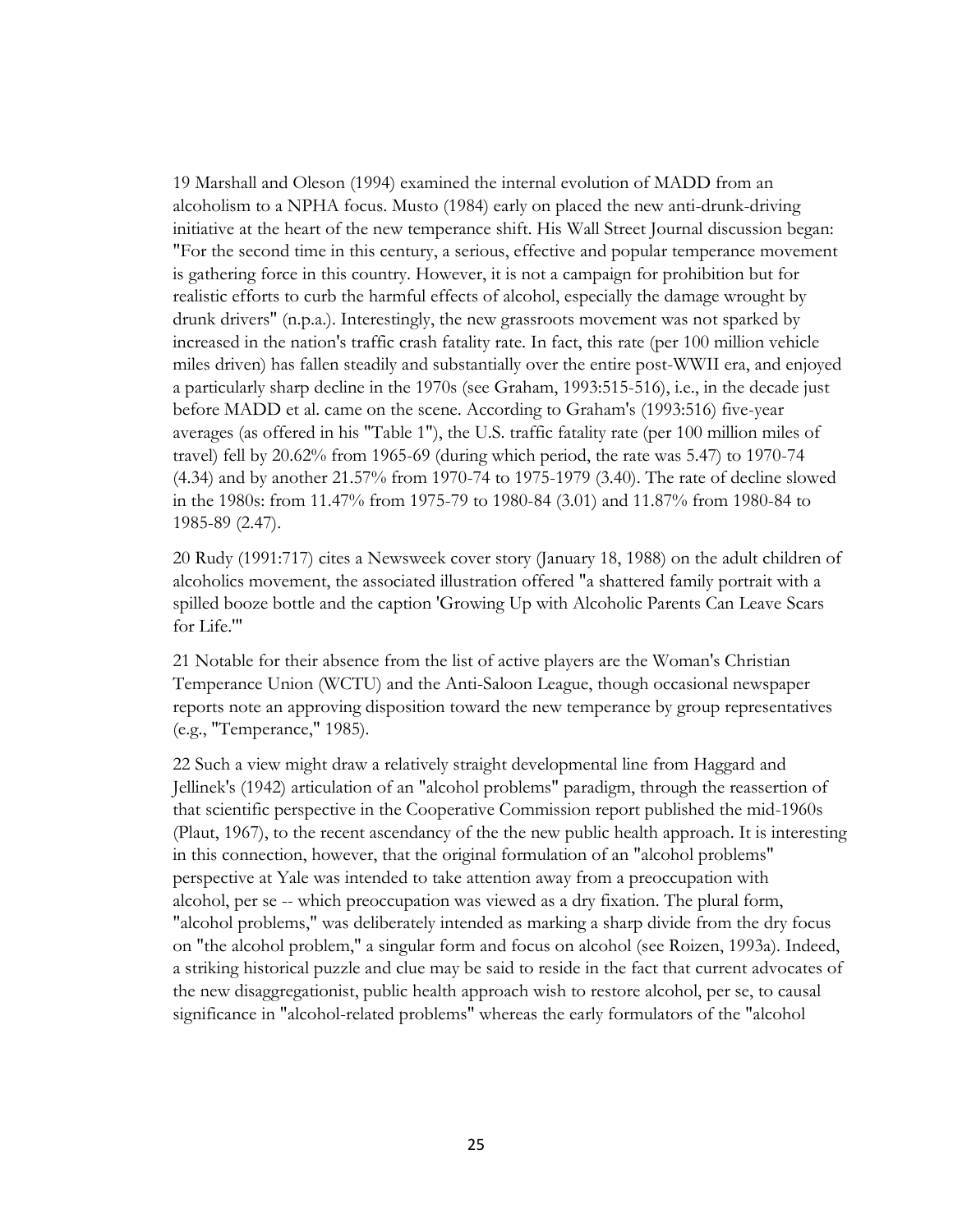problems perspective" at Yale had quite the opposite goal in mind - namely, distancing alcohol problems from alcohol, per se!

23 The Kettil Bruun Society for Social and Epidemiological Research on Alcohol -- named for the Finnish sociologist, Kettil Bruun (1924-1985), who pioneered many areas of alcohol social research -- serves several purposes in the international alcohol epidemiological community, including sponsoring an annual meeting.

24 For an analysis of MADD's emotional topography, see Marshall and Oleson (1996).

25 Wickware (1946:68), in *Life*, for example wrote: "Of the estimated 50,000,000 drinkers in the U.S., all but a fraction use alcohol moderately and more or less regularly because it makes them feel better and more appreciative of themselves and their fellows. It also gives them better appetites, since it is an excellent condiment. Taken for purposes of social relaxation or as a gustatory adjunct, alcohol never has damaged anyone. Even when taken in fairly large amounts over a long period of time, the purely physical effects of alcohol by itself are almost negligible."

## **REFERENCES:**

*Alcoholics Anonymous: The Story of How More Than One Hundred Men Have Recovered from Alcoholism*, New York: World Publishing, 1939.

Anderson, Dwight, "Alcohol and Public Opinion," *Quarterly Journal of Studies on Alcohol* 3:376- 392, 1942.

Appleton, Lynn M., personal communication (email), April 17, 1997.

Appleton, Lynn M., "Rethinking Medicalization: Alcoholism and Anomalies," pp. 59-80 in Joel Best (ed.), *Images of Issues: Typifying Contemporary Social Problems*, 2nd ed., New York: Aldine de Gruyter, 1995.

Armor, D.J., Polich, J.M., and Braiker, H.B., *Alcoholism and Treatment*, Santa Monica: Rand Corporation, 1976.

Bacon, Selden D., "The Classic Temperance Movement of the U.S.A.: Impact Today on Attitudes, Action and Research," *British Journal of Addiction* 62:5-18, 1967.

Beauchamp, Dan E., *Beyond Alcoholism: Alcohol and Public Health Policy*, Philadelphia: Temple University Press, 1980.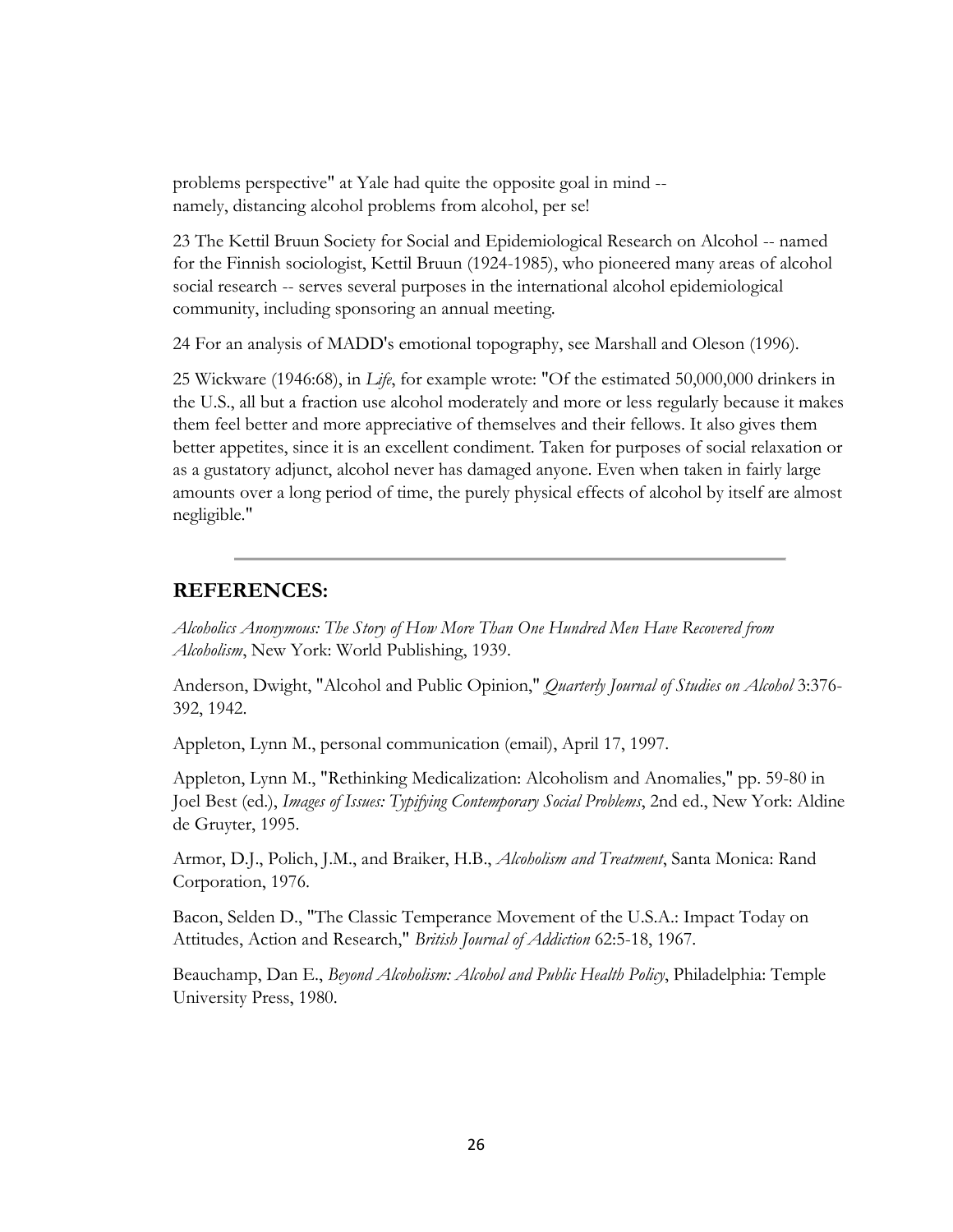Bishop, Charlie, Jr., and Pittman, Bill, *To Be Continued.....The Alcoholics Anonymous World Bibliography 1935-1994*, Wheeling, WV: The Bishop of Books, 1994.

Blocker, Jack S., Jr., *Cycles of Reform: American Temperance Movements*, Boston: Twayne, 1989.

Bruun, Kettil, et al., *Alcohol Control Policies in Public Health Perspective*, Helsinki: The Finnish Foundation for Alcohol Studies, 25, 1975.

Burnham, John C., "New Perspectives on the Prohibition 'Experiment' of the 1920s," *Journal of Social History* 2:51-68, 1968.

Cahalan, Don, *Problem Drinkers: A National Survey*, San Francisco, Jossey-Bass, 1970.

Cahalan, Don, and Room, Robin, *Problem Drinking Among American Men*, New Brunswick,NJ: Rutgers Center of Alcohols Studies, Monograph No. 7, 1974.

Clark, Norman C., *Deliver Us From Evil: An Interpretation of Prohibition*, New York: W.W. Norton, 1976.

Conrad, P. , and Schneider, J.W., *Deviance and Medicalization: From Badness to Sickness*, St. Louis: Mosby, 1980.

Edwards, Griffith, et al., *Alcohol Policy and the Public Good*, Oxford, New York, Tokyo: Hoxfored University Press, 1994.

Edwards, Griffith, and Gross, Martin, "Alcohol Dependence: Provisional Description of a Clinical Syndrome," *British Medical Journal* 1:1058-1061, 1976.

Fingarette, Herbert, *Heavy Drinking: The Myth of Alcoholism as a Disease*, Berkeley, Los Angeles, London: University of California Press, 1988.

Fingarette, Herbert, "The Perils of Powell: In Search of a Factual Foundation for the 'Disease Concept of Alcoholism'," *Harvard Law Review* 83:793-812, 1970.

Fosdick, Raymond B., and Scott, Albert L., *Toward Liquor Control*, New York: Harper & Brothers, 1933.

Golberg, Howard G., "[Wine Talk column:] An industry symposium grapples with the 'new' temperance movement," *The New York Times*, p. C16, May 6, 1987.

Gordon, Ernest, *Alcohol Reaction at Yale*, Francistown, NH: Alcohol Information Press, 1946.

Graham, John D., "Injuries From Traffic Crashes: Meeting the Challenge," *Annual Review of Public Health* 14:515-543, 1993.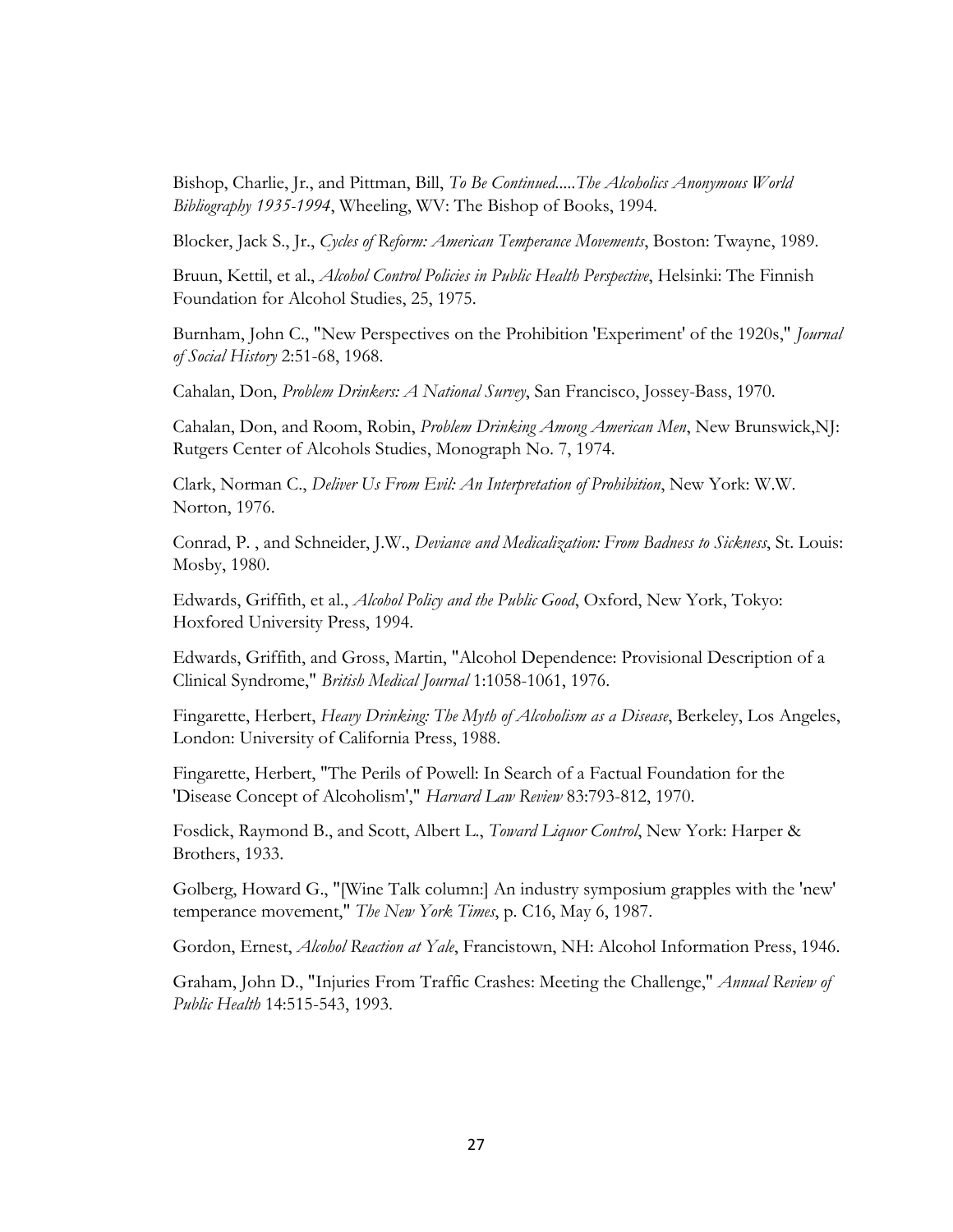Gulick, Luther, "Forward," pp. vii-xx in Harrison & Laine (1936).

Gusfield, Joseph R., *Contested Meanings: The Construction of Alcohol Problems*, Madison: University of Wisconsin Press, 1996.

Gusfield, Joseph R., "Moral passage: The Symbolic Process in Public Designations of Deviance," *Social Problems* 15:175-183, 1967.

H.W.H. [Haggard, Howard W.], "The 'Wets' and 'Drys' Join Against Science," *Quarterly Journal of Studies on Alcohol* 6:131-134, 1945.

Haggard, Howard W., "Critique of the Concept of the Allergic Nature of Alcohol Addiction," *Quarterly Journal of Studies on Alcohol* 5:233-241, 1944.

Haggard, Howard W., and Jellinek, E.M., *Alcohol Explored*, Garden City, NY: Doubleday, Doran, 1942. .

Harrison, Leonard V., and Laine, Elisabeth, *After Repeal: A Study of Liquor Control Administration*, New York: Harper & Brothers, 1936.

Heath, Dwight B., "In a Dither About Drinking," *The Wall Street Journal*, p. 28, February 25, 1985.

"How can I help an alcoholic?" reprint: *Guideposts Magazine*, Carmel, NY, 1954 -- this item is available at the Library of The New York Academy of Medicine (and was kindly sent to me by Patricia E. Gallagher there).

Jackson, Joan K., "Types of Drinking Patterns of Male Alcoholics," *Quarterly Journal of Studies on Alcohol* 19:269-302, 1958.

Jellinek, E.M., "Phases of Alcohol Addiction," *Quarterly Journal of Studies on Alcohol* 13:673- 684, 1952.

[Jellinek, E.M.,] "Expert Committee on Mental Health, World Health Organization. Report of the first session of the Alcoholism Subcommittee. Annex 2: Jellinek estimation formula." (*WHO Tech. Rep. Ser*., No. 42) Geneva, 1951.

Johnson, Bruce Holly, "The Alcoholism Movement in America: A Study in Cultural Innovation," Ph.D. diss., Sociology, University of Illinois at Urbana-Champaign, 1973.

Jones, Bartlett C., "The Debate Over National Prohibition, 1920-1933," Ph.D. diss., Emory University, 1961.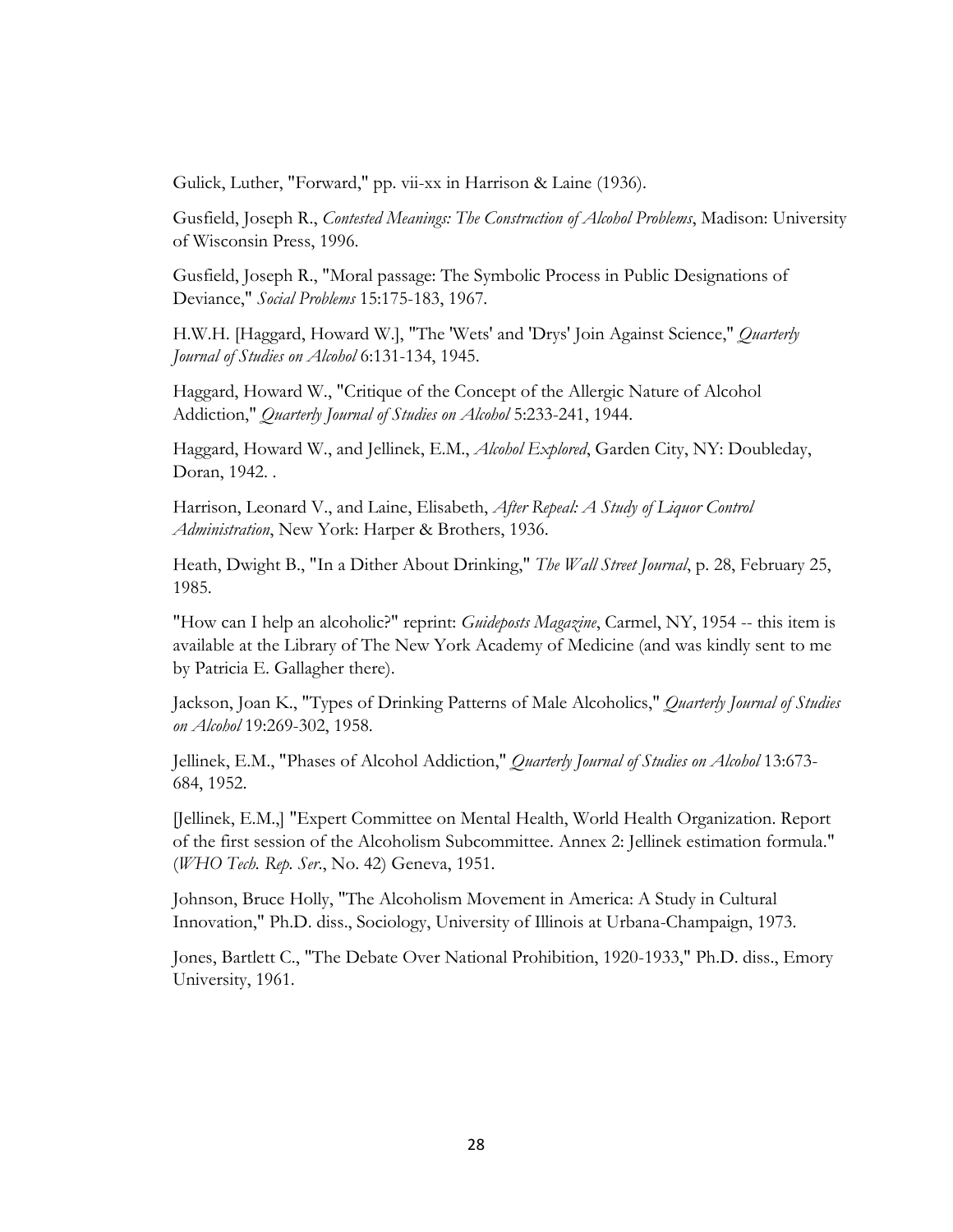Katcher, Brain, "The Post-Repeal Eclipse in Knowledge About the Harmful Effects of Alcohol," *Addiction* 88:729-744, 1993.

[Keller, Mark], "Interview With Mark Keller," pp. 57-66 in Edwards, Griffith (ed.), *Addictions: Personal Influences and Scientific Movements*, New Brunswick (U.S.A.) and London: Transaction Publishers, 1991.

Keller, Mark, "Mark Keller's History of the Alcohol Problems Field," *The Drinking and Drug Practices Surveyor* 14:22-28, 1979.

Keller, Mark, "Multidisciplinary Perspectives on Alcoholism and the Need for Integration: An Historical and Prospective Note," *Journal of Studies on Alcohol* 36:133-147, 1975.

Keller, Mark, "On the Loss-of-Control Phenomenon in Alcoholism," *British Journal of Addiction* 67:153-166, 1972.

Keppel, Bruce, "More Criticism, Less Consumption: Alcohol Under Attack by 'New Temperance,'" *Los Angeles Times*, Sect. V., pp. 1, 5, September 8, 1985.

Kreitman, Norman, "Alcohol Consumption and the Preventive Paradox," *British Journal of Addiction* 81:353-363, 1986.

Kurtz, Ernest, *Not-God: A History of Alcoholics Anonymous*, Center City, MN: Hazelden Educational Services, 1979.

Kyvig, David E., *Repealing National Prohibition*, Chicago and London: University of Chicago Press, 1979.

Ledermann, S., *Alcool, Alcoolisme, Alcoolisation*, Vol. 1, Paris: Presses Universitaires de France, 1956.

Levine, Harry Gene, "The Discovery of Addiction: Changing Conceptions of Habitual Drunkenness in America," *Journal of Studies on Alcohol* 39:143-174, 1978.

Luks, Allan, "'Neo-Prohibition': Pouring Taxes and Stigmas on Drunks," *The Washington Post*, pp. C1-2, September 4, 1983.

Marcus, Carol, "The Parent's Movement: An American Grassroots Phenomenon," pp. 133- 138 in Stanley Einstein (ed.), *Drug and Alcohol Use: Issues and Factors*, New York and London: Plenum, 1989.

Marshall, Mac, and Oleson, Alice, "MADDer Than Hell," *Qualitative Health Research* 6:6-22, 1996. .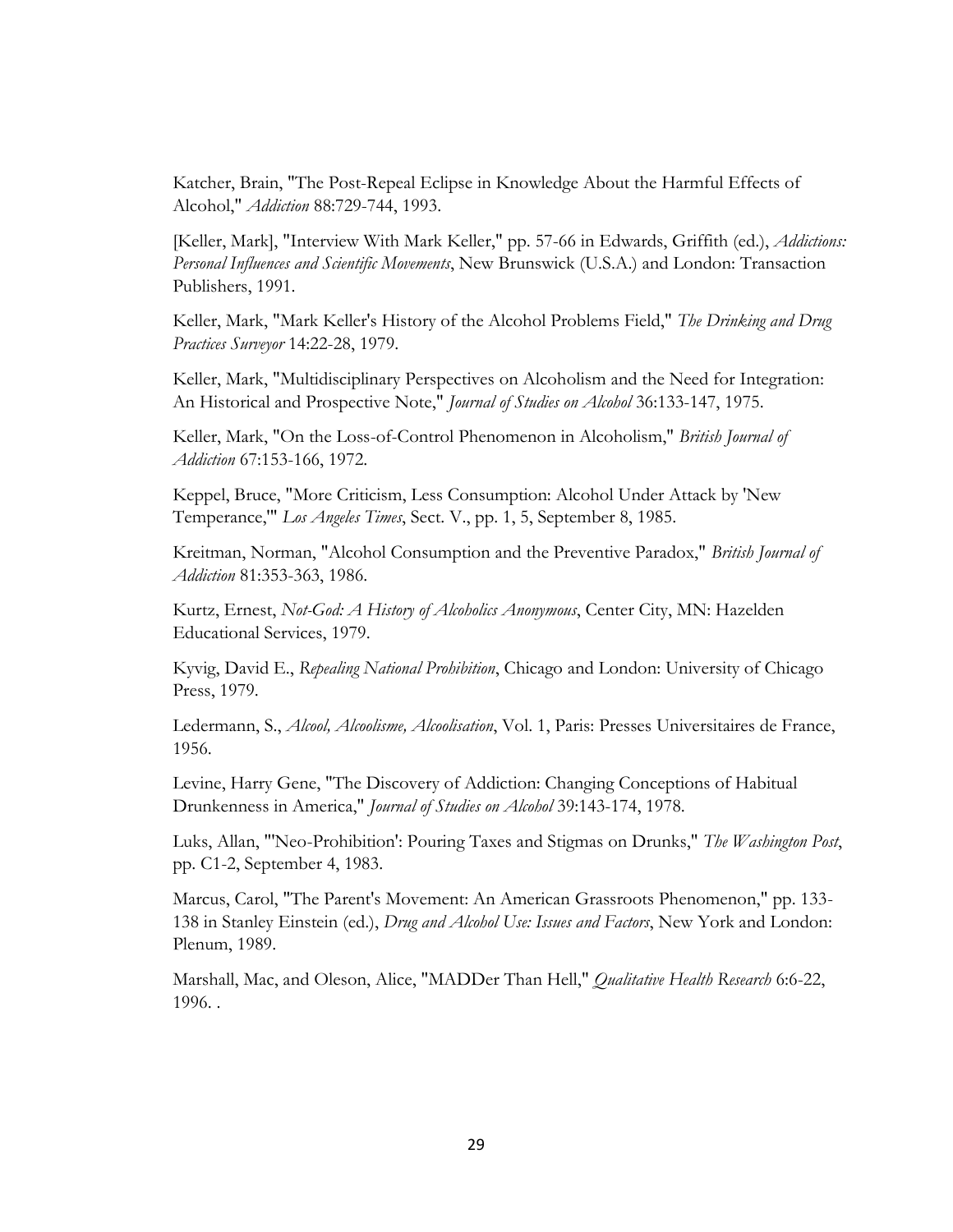Marshall, Mac, and Oleson, Alice, "In the Pink: MADD and Public Health Policy in the 1990s," *Journal of Public Health Policy* 15:54-68, 1994.

Marton, Rebecca Murphy, "The Role of Government and the Non-Profit Sector in the New Temperance Movement," World Wide Web address or URL:  $\leq$ http://sunset.backbone.olemiss.edu/~phjuerg/newtemp.html>

McCarthy, Raymond, and Douglass, Edgar M., *Alcohol and Social Responsibility: A New Educational Approach*, New York: Thomas Y. Crowell Co. and Yale Plan Clinic, 1949.

McLellan, A. Thomas, et al., "Is Treatment for Substance Dependence 'Worth It?': Public Health Expectations, Policy-Based Comparisons," *Training About Alcohol and Substance Abuse for All Primary Care Physicians*, New York: Josiah Macy, Jr. Foundation, 1995.

Merz, Charles, *The Dry Decade*, New York: Doubleday, Daoran and Company, 1930.

Milam, J.R., and Ketcham, K., *Under the Influence: A Guide to the Myths and Realities of Alcoholism*, New York: Bantam Books, 1983.

Miller, William R., and Kurtz, Ernest, "Models of Alcoholism Used in Treatment: Contrasting AA and Other Perspectives with Which It Is Often Confused," *Journal of Studies on Alcohol* 55:159-166, 1994.

Moore, M., and Gerstein, D., *Alcohol and Public Policy: Beyond the Shadow of Prohibition*, Washington, DC: National Academy Press, 1981.

Mosher, James F., and Jernigan, David H., "New Directions in Alcohol Policy," *Annual Review of Public Health* 10:245-279, 1989.

Musto, David F., "New Temperance vs. Neo-Prohibition," *The Wall Street Journal*, June 25, 1984, n.p.a.

Nestle, Marion, "Alcohol Guidelines for Chronic Disease Prevention: From Prohibition to Moderation," *Social History of Alcohol Review* 32-33:45-59, 1996.

Pauly, Philip J., "Is liquor intoxicating? Scientists, prohibition, and the normalization of drinking," *Am J Public Health* 84:305-313, 1994.

Pittman, David J., "The New Temperance Movement," pp. 775-790 in David J. Pittman and Helene Raskin White (eds.), *Society, Culture, and Drinking Patterns Reexamined*, New Brunswick, NJ: Rutgers Center of Alcohol Studies, 1992.

Plaut, Thomas F.A., *Alcohol Problems: A Report to the Nation by the Cooperative Commission on the Study of Alcoholism*, New York: Oxford University Press, 1967.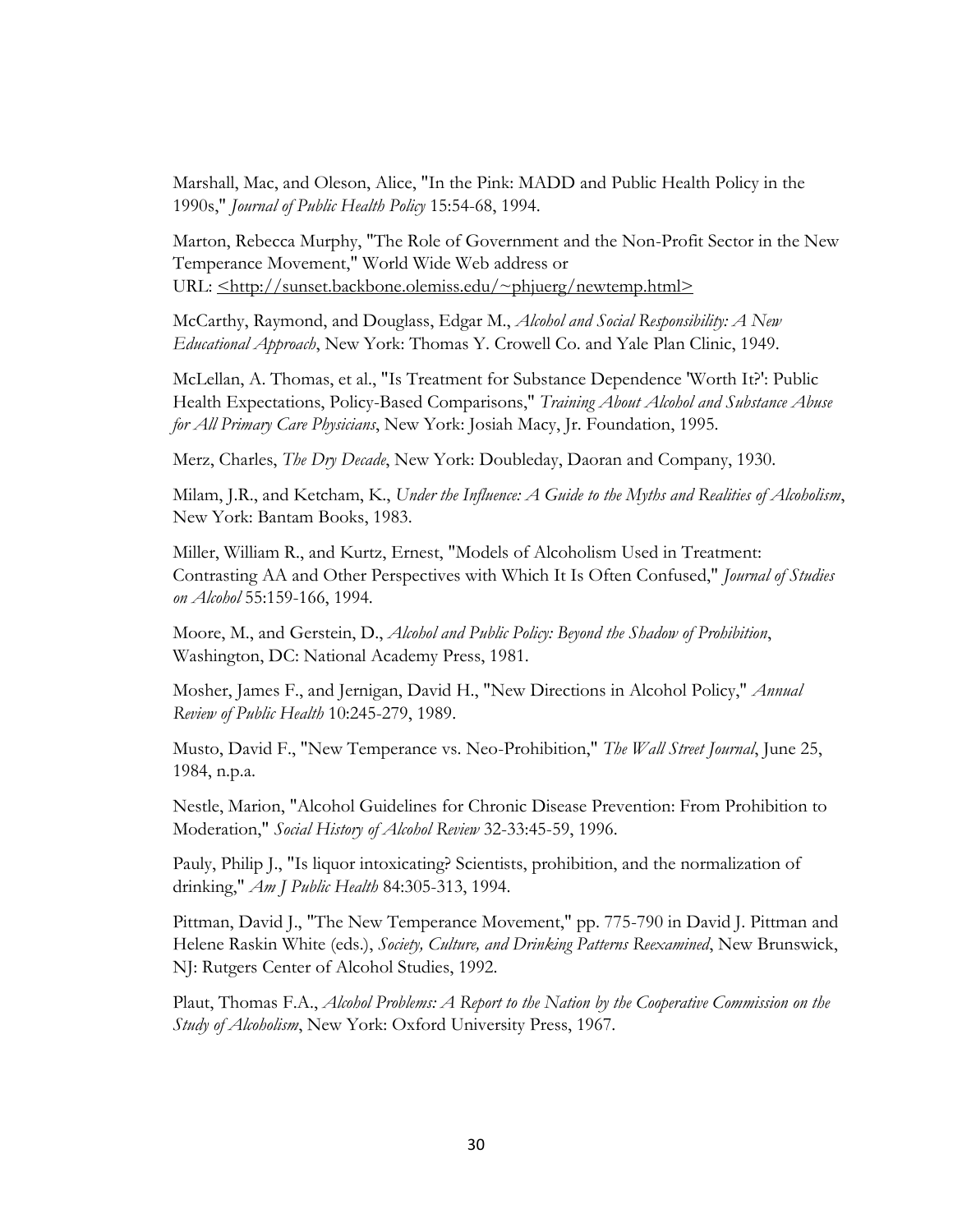Robinson, David, "The Alcohologist's Addiction: Some Implications of Having Lost Control over the Disease Concept of Alcoholism," *Quarterly Journal of Studies on Alcohol* 33:1028-1042, 1972.

"Reports: The Research Council on Problems of Alcohol," *Science* 88:329-332, (7 October) 1938.

Roberts, Alasdair, "Demonstrating Neutrality: The Rockefeller Philanthropies and the Evolution of Public Administration, 1927-1936," *Public Administration Review* 54:221-228, 1994.

Roizen, Ron, "Four Unsung Moments in the Genesis of the Modern Alcoholism Movement," *Drug and Alcohol Review*, forthcoming [never appeared].

\_\_\_\_\_, "Norman Jolliffe, the Rockefeller Foundation, and the Origins of the Modern Alcoholism Movement," *Journal of Studies on Alcohol*, 55:391-400, 1994 -- also see Roizen (1991a), [Chapter 4.](http://www.roizen.com/ron/dissch4.htm)

\_\_\_\_\_, ["Paradigm Sidetracked: Explaining Early Resistance to the Alcoholism Paradigm at](http://www.roizen.com/ron/sidetracked.htm)  [Yale's Laboratory of Applied Physiology, 1940-1944,](http://www.roizen.com/ron/sidetracked.htm)" paper presented at the Alcohol & Temperance History Group's International Congress on the Social History of Alcohol, Huron College, London, Ontario, Canada, 13-15 May 1993a.

\_\_\_\_\_, "Merging Alcohol and Illicit Drugs: A Brief Commentary on the Search for Symbolic Middle Ground Between Licit and Illicit Psychoactive Substances," presented at the International Conference on Alcohol and Drug Treatment Systems Research, Addiction Research Foundation, Toronto, Canada, 18-22 October 1993b.

\_\_\_\_\_, "[The American Discovery of Alcoholism, 1933-1939,](http://www.roizen.com/ron/disshome.htm)" Ph.D. diss., Sociology, University of California, Berkeley, 1991a.

\_\_\_\_\_, "Redefining alcohol in post-Repeal America: lessons from the short life of Everett Colby's Council for Moderation, 1934-1936," *Contemporary Drug Problems* 18:237-272, 1991b - also see Roizen (1991a), [Chapter 3.](http://www.roizen.com/ron/dissch3.htm)

\_\_\_\_\_, ["The Great Controlled-Drinking Controversy,](http://www.roizen.com/ron/cont-dri.htm)" pp. 245-279 in Marc Galanter (ed.), *Recent Developments in Alcoholism*, vol. 5, New York: Plenum, 1987.

\_\_\_\_\_, "Comment on the 'Rand Report,'" *Journal of Studies on Alcohol* 38:170-178, 1977.

Room, Robin, "Cultural Changes in Drinking and Trends in Alcohol Problem Indicators: Recent U.S. Experience," pp. 149-162 in Walter B. Clark and Michael E. Hilton (eds.), *Alcohol in America: Drinking Practices and Problems*, Albany: State University of New York Press, 1991.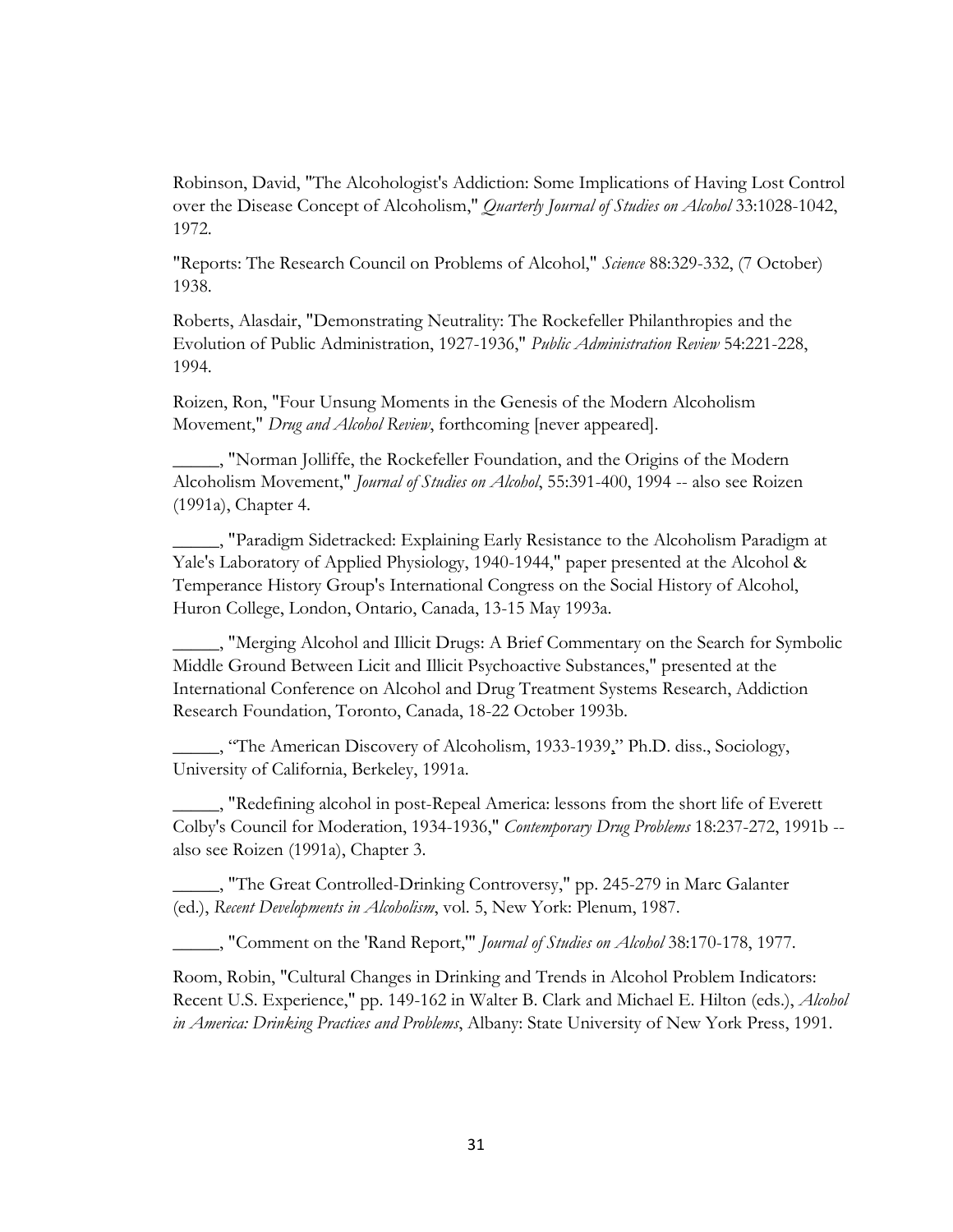\_\_\_\_\_, "Governing Images of Alcohol and Drug Problems: The Structure, Sources and Sequels of Conceptualizations of Intractable Problems," Ph.D. diss., Sociology, University of California, Berkeley, 1978.

\_\_\_\_\_, "Minimizing Alcohol Problems," *Alcohol Health and Research World* n.v.a.:12-17, (Fall) 1974.

\_\_\_\_\_, "Notes on Alcohol Policies in the Light of General-Population Studies," *Drinking and Drug Practices Surveyor* 6:10-12, 15, 1972.

Room, Robin, and Greenfield, Thomas, "Alcoholics anonymous, other 12-step movements and psychotherapy in the US population, 1990," Addiction 88:555-562, 1993.

Room, Robin, Greenfield, Tom, and Weisner, Connie, "People Who Might Have Liked You to Drink Less: Changing Responses to Drinking By U.S. Familty Members and Friends," *Contemporary Drug Problems* 20:499-519, 1991.

Rubin, Jay L., "The Wet War," pp. 235-258 in Jack S. Blocker, Jr. (ed.), *Alcohol, Reform and Society: The Liquor Issue in Social Context*, Westport, CT and London, England: Greenwood Press, 1979.

Rudy, David R., "The Adult Children of Alcoholics Movement: A Social Constructionist Perspective," pp. 716-732 in David J. Pittman and Helene Raskin White (eds.), *Society, Culture, and Drinking Patterns Reexamined*, New Brunswick, NJ: Rutgers Center of Alcohol Studies, 1991.

Schmidt, L., and Weisner, C., "Developments in Alcoholism Treatment: A Ten Year Review," pp. 369-396 in Marc Galanter (ed.), *Recent Developments in Alcoholism*, vol. 11, New York: Plenum, 1993.

Schrecker, Paul, *Work and History: An Essay on the Structure of Civilization*, Princeton, NJ: Princeton University Press, 1948.

Star, Susan Leigh, and Griesemer, James R., "Institutional Ecology, 'Translations' and Boundary Objects: Amateurs and Professionals in Berkeley's Museum of Vertebrate Zoology, 1907-1939," *Social Studies of Science* 19:387-420, 1989.

Syme, Leonard, "Personality Characteristics and the Alcoholic: A Critique of Current Studies, *Quarterly Journal of Studies on Alcohol* 18:288-302, 1957.

U.S. House of Representatives, "The Drug War in America: Crisis in Alcoholism Treatment," Subcommittee on Health and Long Term Care of the Select Committee on Aging, 102nd Congress, First Session, 1991.